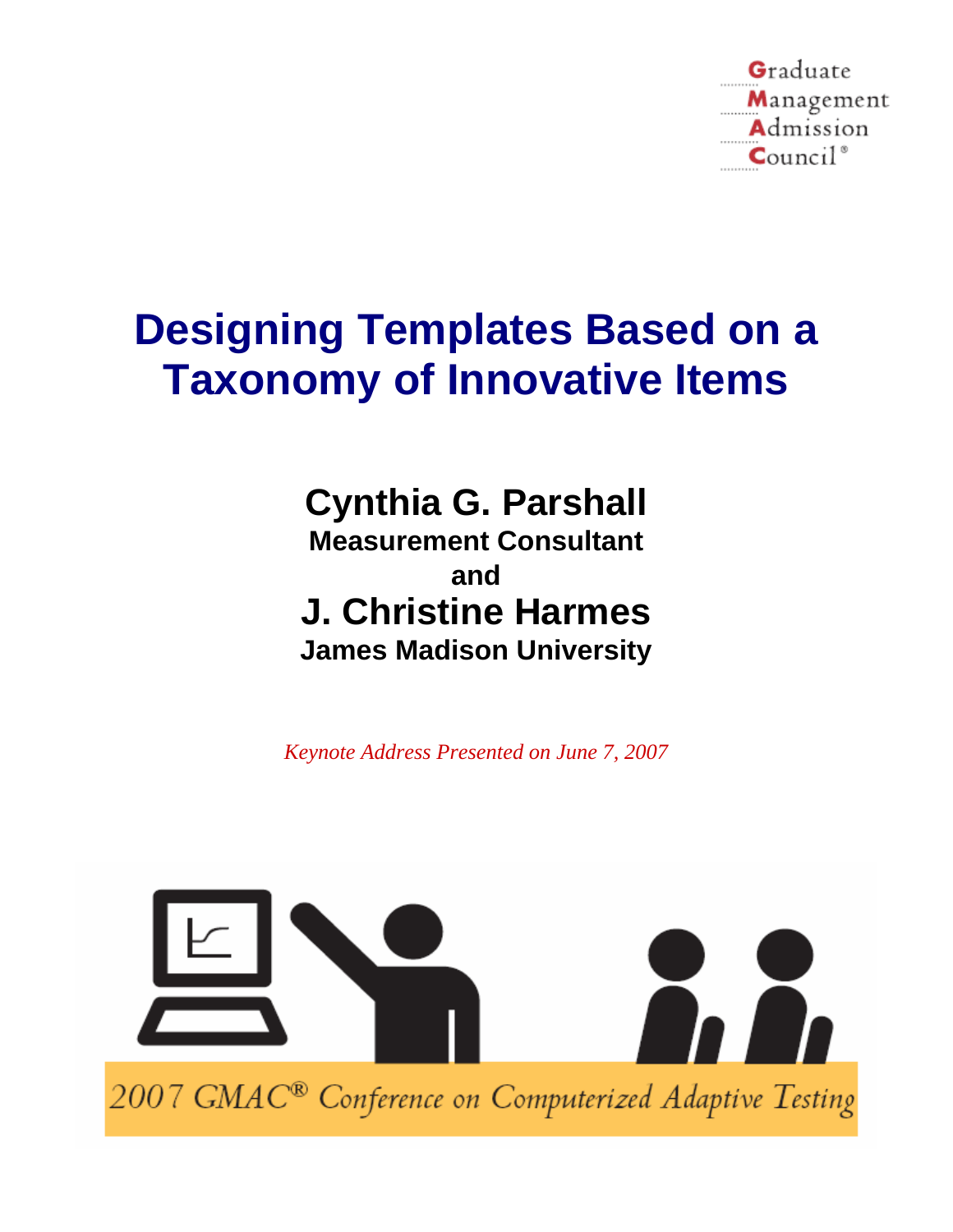# **Abstract**

The design of high quality innovative item types is a challenging but important measurement task. This paper addresses the use of a taxonomy and item templates as related elements that test developers can consider when designing and developing innovative item types. The taxonomy for innovative types includes the seven dimensions of: assessment structure, complexity, fidelity, interactivity, media inclusion, response action, and scoring model. Item templates are a structured means of collecting and storing item information that can be used to improve the efficiency and security of the innovative item writing process. Specific item types can be evaluated in terms of the impact of their taxonomic levels on test development issues. such as exam program construct, psychometrics, programming needs, examinees' computer skills, and costs. Finally, once innovative item types have been selected and designed, item templates can also be developed to guide and support the item writing process.

# **Acknowledgment**

# **Presentation of this paper at the 2007 Conference on Computerized Adaptive Testing was supported in part with funds from GMAC®.**

# **Copyright © 2007 by the authors.**

**All rights reserved. Permission is granted for non-commercial use.** 

# **Citation**

**Parshall. C. G. & Harmes, J. C. (2007). Designing templates based on a taxonomy of innovative items. (2007). In D. J. Weiss (Ed.).** *Proceedings of the 2007 GMAC Conference on Computerized Adaptive Testing.* **Retrieved [da[te](http://www.psych.umn.edu/psylabs/CATCentral/)] from**  [www.psych.umn.edu/psylabs/CATCentral/](http://www.psych.umn.edu/psylabs/CATCentral/)

# **Author Contact**

**Cynthia G. Parshall, 415 Dunedin Ave., Tampa, FL 33617**, [cparshall@tampabay.rr.com](mailto:cparshall@tampabay.rr.com) or J. **Christine Harmes, 821 S. Main St., MSC 6806, Harrisonburg, VA 22807**, [harmesjc@jmu.edu](mailto:harmesjc@jmu.edu)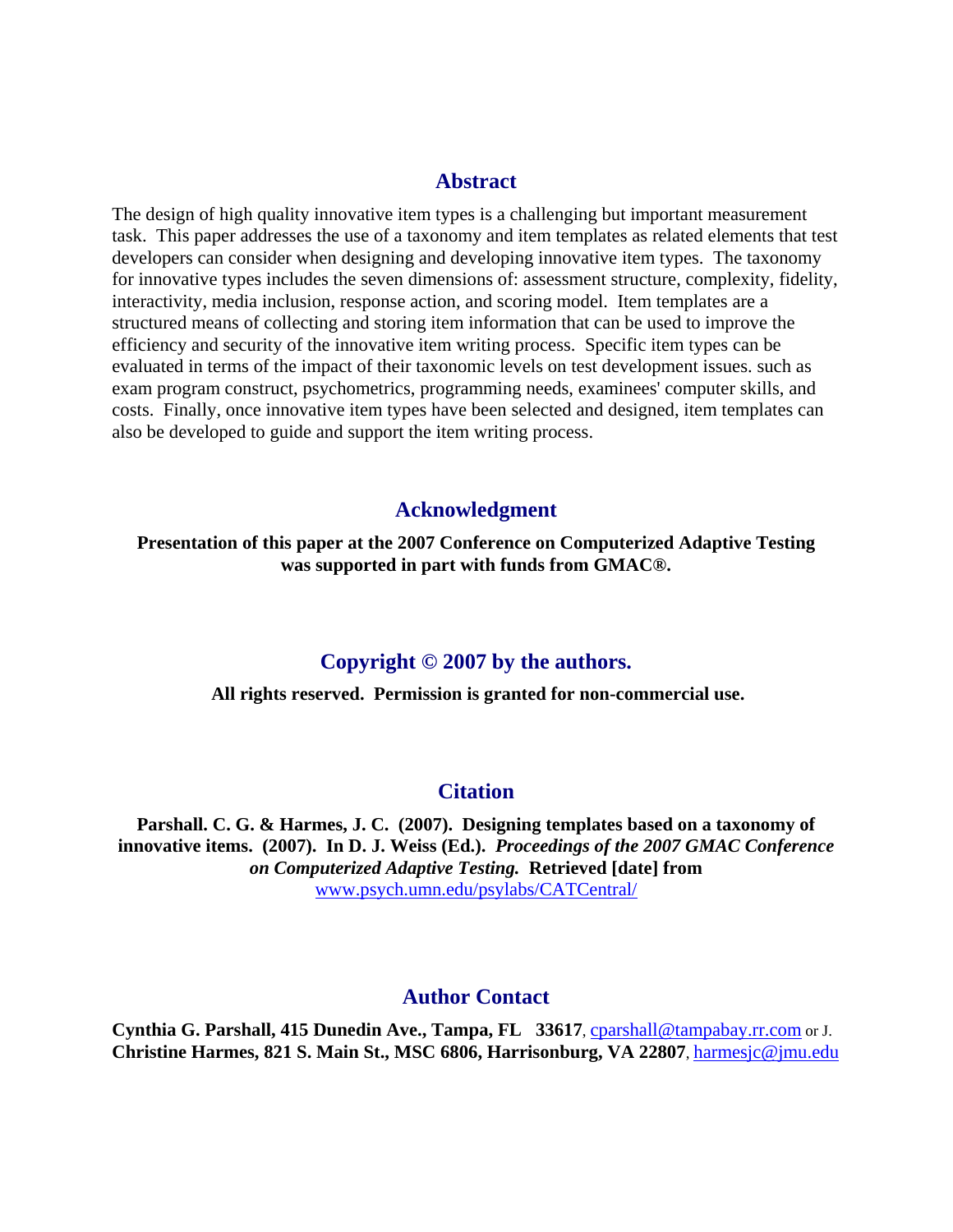# **Designing Templates Based on a Taxonomy of Innovative Items**

Innovative assessments have great potential for expanding the content areas and construct coverage of an assessment. However, there are undoubtedly challenges and risks in adding innovative items to an exam program, and these must be considered by test developers who are considering this step. Furthermore, the selection of types of innovative items should be carefully made, with a focus on identifying those innovations that will be of greatest benefit to the specific program. Once these decisions have been made, procedures and guidelines for the actual item writing process will be of critical value. Item templates are tools that can streamline the item design and development process, and thus increase efficiency.

This paper provides a set of materials to help test developers who are considering the use of innovative item types. First, we provide an updated, revised taxonomy for innovative assessments. This taxonomy will provide detail regarding the various design decisions and trade-offs that test developers must address when developing innovative items. Before considering the use and specification of item templates, dimensions of the taxonomy should be carefully considered. Following a description of the taxonomy, along with relevant examples, we discuss the design of item templates. Within the discussion of item templates, we provide a brief section addressing the test development issues of: exam program construct, psychometrics, programming needs, examinees' computer skills, and costs.

#### **A Taxonomy for Innovative Assessments**

Several ways of categorizing innovative items have been proposed (Koch, 1993; Luecht & Clauser, 2002; Parshall, Stewart, & Ritter, 1996; Zenisky & Sireci, 2002). One taxonomy for innovative items (Parshall, Davey, & Pashley, 2000) provided a comprehensive framework for innovative item types in terms of five dimensions: item format, response action, media inclusion, level of interactivity, and scoring method, or algorithm.

With the rapid advancement of technology has come increasingly complex options for including innovations in testing. In particular, as innovative assessments have developed it has become increasingly inaccurate to refer to all of them as "items." These changes necessitate a refinement to the taxonomy of testing innovations, in order to allow for assessment applications that are increasingly divergent from the traditional testing environment. The revised taxonomy provided in this paper primarily expands the dimension of "item format" into the broader term "assessment structure," while also adding the new dimensions of complexity and fidelity. The seven levels of the revised taxonomy are: assessment structure, complexity, fidelity, interactivity, response action, media inclusion, and scoring algorithm.

#### **Assessment Structure**

The term assessment structure is used to encompass a broader range of what has traditionally been called the item format. Computer-based assessments have the potential to extend beyond discrete items, through situated tasks, to simulated environments (Harmes & Parshall, 2005). The majority of both traditional and innovative items that have been used operationally could be classified as discrete items. Further along the assessment structure continuum is the situated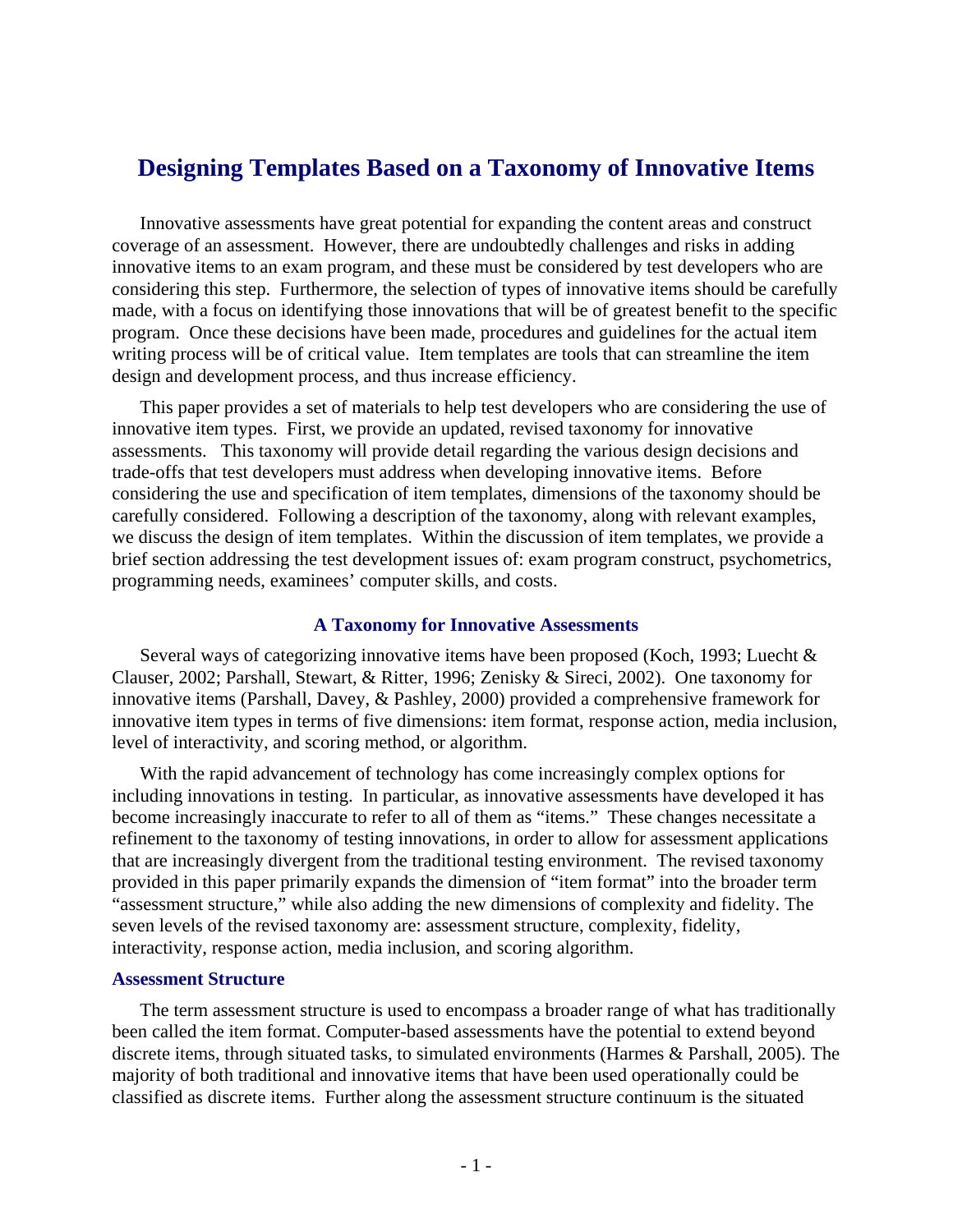task. A situated task consists of the presentation of a series of actions related to a single scenario. At the far end of the assessment structure continuum is the simulated environment. A simulated environment is a fully elaborated, computerized presentation or mediation.

**Discrete items.** Most computerized assessments are comprised of discrete items. The primary two categories of discrete items are selected response items and constructed response items. A variety of innovative item types have been developed within both of these categories. The true value of these innovative item formats is their potential to improve measurement. Several formats are intended to reduce the effect of guessing by expanding the range of possible responses. Other formats expand the content or cognitive areas that can be measured by a test.

In one simple computerized adaptation of the selected response multiple-choice item, examinees might be asked to click on and select the proper sentence from a reading passage or to select one part of a graphic image. This type of innovative item can potentially improve measurement both by reducing guessing and by affording more direct measurement. Examinees interact directly with the entire reading passage or image, rather than to a lettered, indirect subset.

The "hot spot" or figural response item is an additional extension of the selected response item type. In figural response items, examinees respond by selecting a part of a figure or graphic. For example, an examinee might be asked to select a specific element or area within a spreadsheet, or a location on a chest diagram. An example of a figural selected response item can be seen in Figure 1.



# **Figure 1. A Sample Figural Selected Response Item**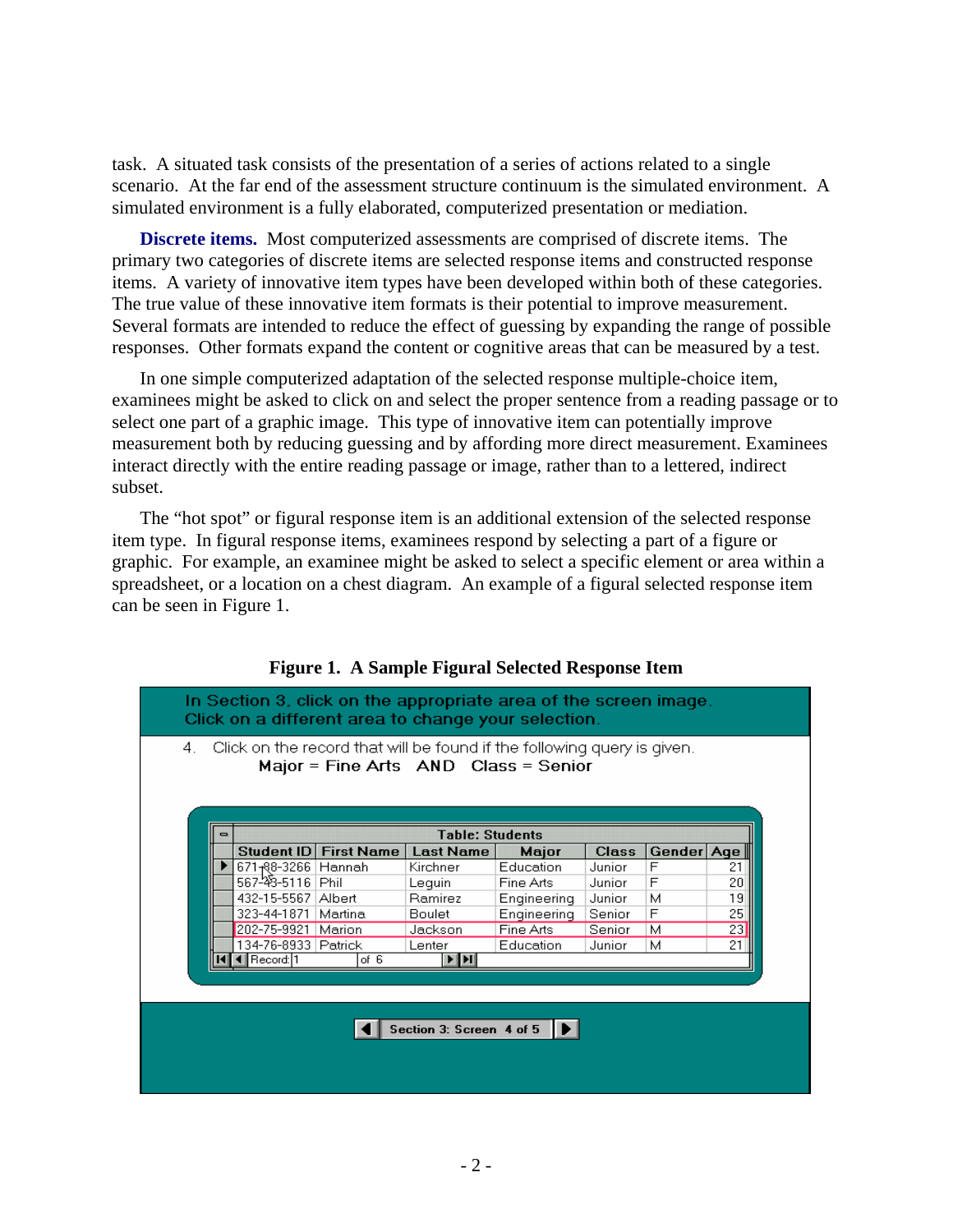Another selected response item type frequently adapted to computer-based tests (CBTs) is the multiple-response type. In this item type, an examinee is asked to select more than one option; the examinee might be asked to select a specified number of options, or to select "all that apply." A further instance of selected response innovative item types is the ordered response type. In this instance, examinees are presented with a list of elements that they are then asked to place in order or sequence.

 A wide range of constructed response items has been considered, varying from fairly simple formats that are easy to score, to far more complex formats that require the use of elaborate scoring algorithms. The simplest examples of constructed response innovative items are those that require the examinee to type a numerical answer to a quantitative question (e.g., O'Neill  $\&$ Folk, 1996), or a very short response to a verbal question. In a slightly more complicated item type, examinees mark on, assemble, or interact with a figure on the screen (e.g., Martinez, 1993; French & Godwin, 1996). As constructed response items move towards more elaborate, integrated assessment structures they might be classified as situated tasks or possibly even simulated environments.

**Situated tasks.** Situated tasks use technology to present a realistic situation or scenario in which examinees are asked to create a product or solve a problem, typically through a series of actions or steps (Harmes & Parshall, 2005). While in some cases similar information can be collected through the use of discrete multiple-choice items, situated tasks provide the cohesiveness of operating within an integrated context. A distinction is often made as to whether the situated task is designed to progress in either a structured or unstructured manner. These design options have also been referred to as *path* and *open simulations*, respectively (Heffner, Knapp, & Rosenthal, 2004). A structured (path) task will progress through the same steps in the same order for all examinees. An unstructured (open) task will allow examinees to largely determine their own paths, based on any number of choices that may be made.

An example of a situated task that was designed to have structured progression is the Teacher Technology Skills assessment (Harmes et al., 2004) *.* In what is referred to as the "simulation" portion of the assessment, examinees interact with simulated versions of various software applications. A software-related situated task is presented to the examinees, along with a series of ordered steps that must be completed, in a specified sequence, to satisfy the task. Examinees are given the option of omitting a particular step, if they so desire. While the omitted step is scored as incorrect, this nevertheless allows the examinees to continue progressing through the remaining steps and thus to complete the rest of the task (see Figure 2).

 These situated tasks have a surprisingly high level of fidelity, based simply on the fact that the content area being assessed is computer-based software, and thus the CBT software can readily emulate the real-world environment. Although fidelity is not essential for good measurement, in this instance targeting greater fidelity appeared to be an appropriate way of targeting greater construct relevance.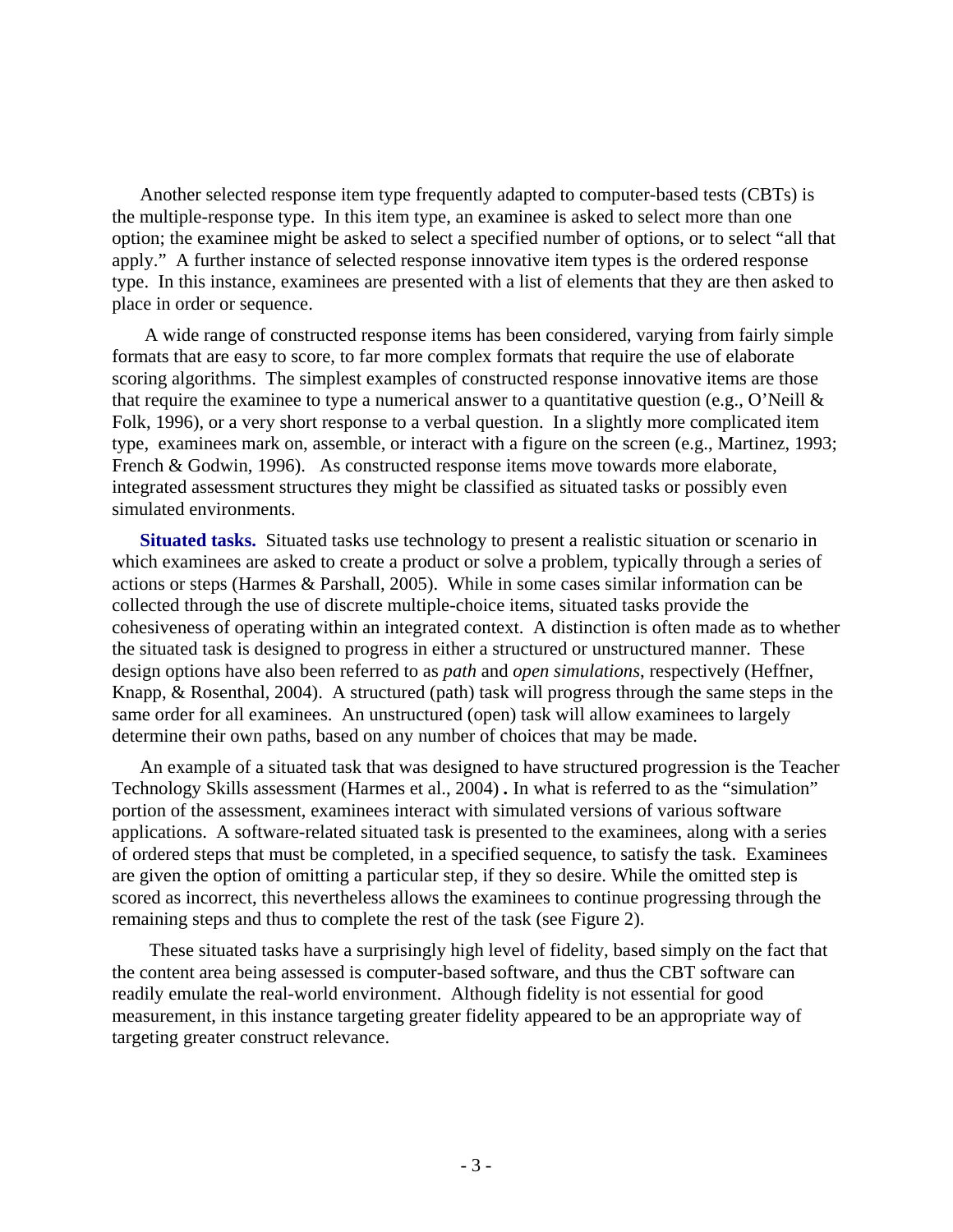# **Figure 2. A Sample Situated Task (© Florida Department of Education. Reproduced with permission.)**

| Description: In this task you will reply to an email message.                                                                                                                                                                                                                                                                                                                       |                                                                                                                                                                       |
|-------------------------------------------------------------------------------------------------------------------------------------------------------------------------------------------------------------------------------------------------------------------------------------------------------------------------------------------------------------------------------------|-----------------------------------------------------------------------------------------------------------------------------------------------------------------------|
| <b>Task Progress</b><br><b>M. INSPIRITY IN THE STORIE</b><br>$\blacktriangle$<br>3. Type the following and<br>press ENTER:<br>Thanks.<br>4. Send the message<br>5. Reply to all<br>6. Type the following and<br>press ENTER:<br>Please forward to your teams.<br><b>Current Step</b><br>Complete this step in the<br>screen to the right.<br>7. Send the message.<br>Omit this step | <b>Sun Mail</b><br>To: brown@scs.edu; green@scs.edu; chang@sus.<br>Send<br>lh.<br>CC:<br>Subject: Re: Carnival<br><b>Attach File</b><br>Please forward to your teams. |
| Exit<br>Help                                                                                                                                                                                                                                                                                                                                                                        | <b>Communications Status</b>                                                                                                                                          |

An example of a situated task designed to use unstructured progression is the credentialing test created by the National Council of Architectural Registration Boards (NCARB), as described by Braun (1994). This test includes a performance or simulation component, during which examinees respond to several "vignettes." Each of the vignettes presents an architectural problem or assignment. The examinee must use computerized drawing tools to design a solution to the problem within specified criteria. These problems have clear similarities to the constructed figural response item type, although the tasks, and the procedures for scoring responses, are far more complicated.

Another example of unstructured progression can be found in the computerized certification exam for accountants. (AICPA, 2003; AICPA, 2004). This exam includes situated tasks that assess research, judgment, and analytical skills with greater authenticity and a higher level of similarity to the actual job situation than the former exam provided. These tasks present a problem, provide appropriate resources, and require the examinee to perform tasks such as completing a tax form or searching a database of accounting literature and then copying and pasting appropriate resource material to assemble an auditor's report.

"Patient case simulations" were added to the United States Medical Licensing Examination (USMLE) in 1999 as a way to measure the patient management skills of physicians. In each of these situated tasks, the examinee is presented with a brief description of a patient who is complaining of some malady. The examinee can order medical tests or procedures, interpret the results of those procedures, diagnose the condition, and monitor changes in status over time and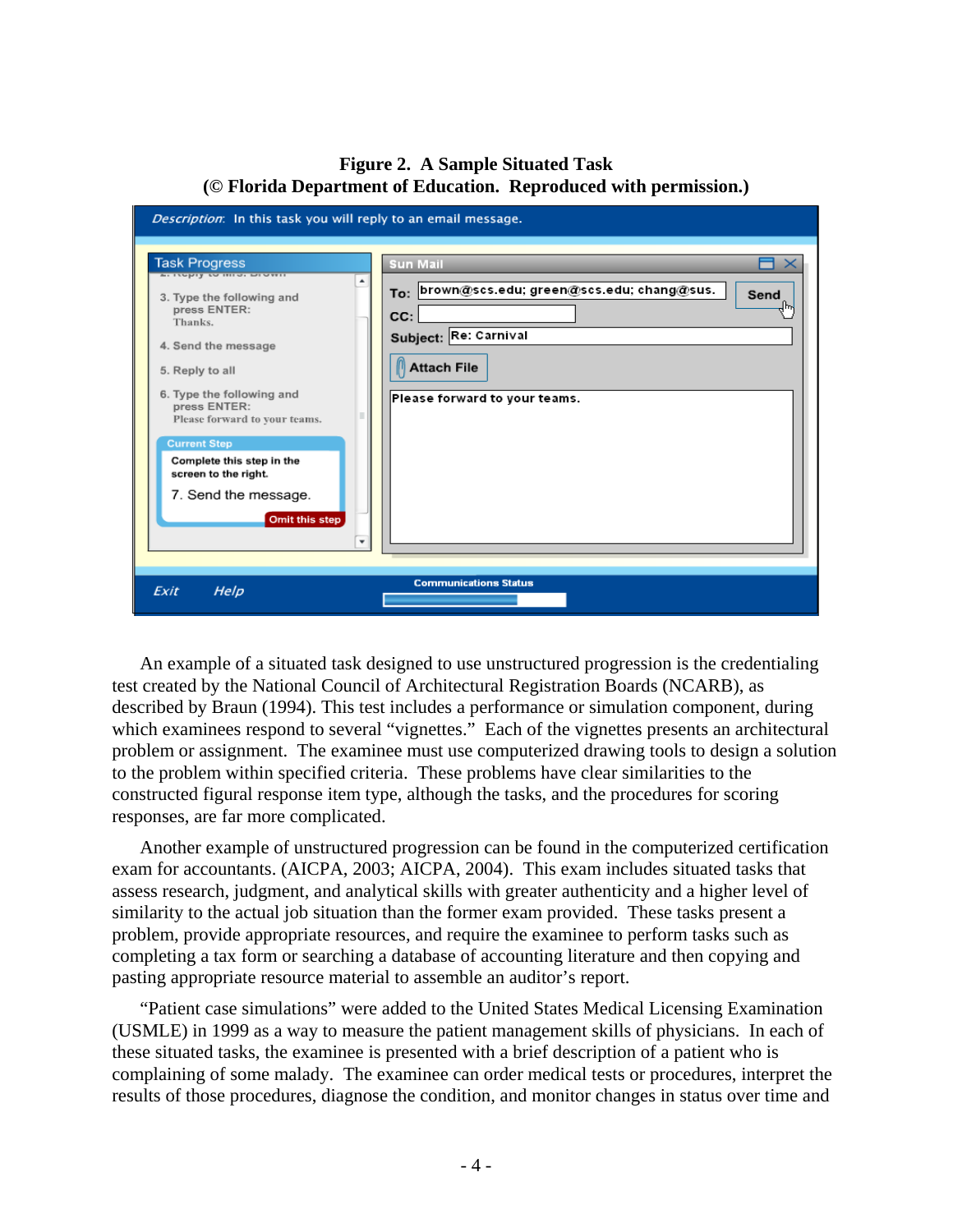in response to actions taken. All of the steps taken by the examinee are recorded, along with the simulation-based time in which each action occurred. Examinee scores are based on elements such as efficiency, thoroughness, timeliness, and avoidance of unnecessary, risky, or dangerous actions. Analyses indicate that these simulated cases are able to measure something more (i.e., patient management skills) than was possible with traditional multiple-choice items (Dillon et al., 2004).

**Simulated environments.** The most elaborate level of assessment structure is that of simulated environments. A simulated environment provides a performance assessment, conducted through the use of technology, to simulate extensive components of a real-world environment. The key difference between situated tasks and simulated environments is that the simulated environment assessment is presented in a setting in which most of the elements of interacting in the real environment are replicated (Harmes & Parshall, 2005). This replication might involve testing in a real, or simulated, version of the physical environment (e.g., emergency room or military tank), and might also include real or simulated tools and personnel that would be part of the actual environment. Although there are few operational examples of simulated environments in current practice, this is likely to be an area of future development.

Tsai et al. (2003) described an assessment designed to assess pediatric residents' response in an emergency room situation through the use of a high-fidelity child mannequin. The mannequin includes correct anatomy and is capable of producing correct responses (such as heart, breathing sounds, pulse). The assessment is conducted within a simulated environment employing real medical monitoring equipment, real medications, and additional personnel acting as "staff" and patient's "family." The mannequin's technology has some limitations, including an inability to produce movement, skin temperature, or color changes; when these physical changes are intended to have occurred, examinees are orally informed.

Perhaps the most sophisticated and long-used simulations in assessment and selection are in the aviation industry. Flight simulators are used for selection, licensure, and training of pilots. The simulator's flight controls are duplicates of those in the actual cockpit of the airplane on which the examinee is being tested, and are calibrated to perform in a manner highly similar to the actual controls. A screen in front of the pilot simulates the view out of the cockpit window. Motion is simulated through the use of hydraulics. The examiner sits behind the pilot in the simulator and uses a control panel to direct the actions of the simulator, while reading from a script to simulate radio communications. An examiner causes the simulator to impose several emergency or abnormal situations. Although each emergency or abnormal situation is given one at a time, any incorrect actions by the pilot can cause additional corresponding difficulties to occur, thus illustrating the open nature of the simulation. For example, an engine fire upon takeoff requires use of a standard emergency procedure. If the procedure is followed improperly, such as by shutting off the fuel to the normally operating engine instead of the engine that is on fire, the pilot then has to correct the new emergency that he or she just created in addition to the original emergency given by the examiner (Capt. Sean Reynolds, personal communication, May 9, 2005).

Advantages of the flight simulator include cost savings and safety. Even though the flight simulator is expensive technology, it represents a substantial operational cost savings over the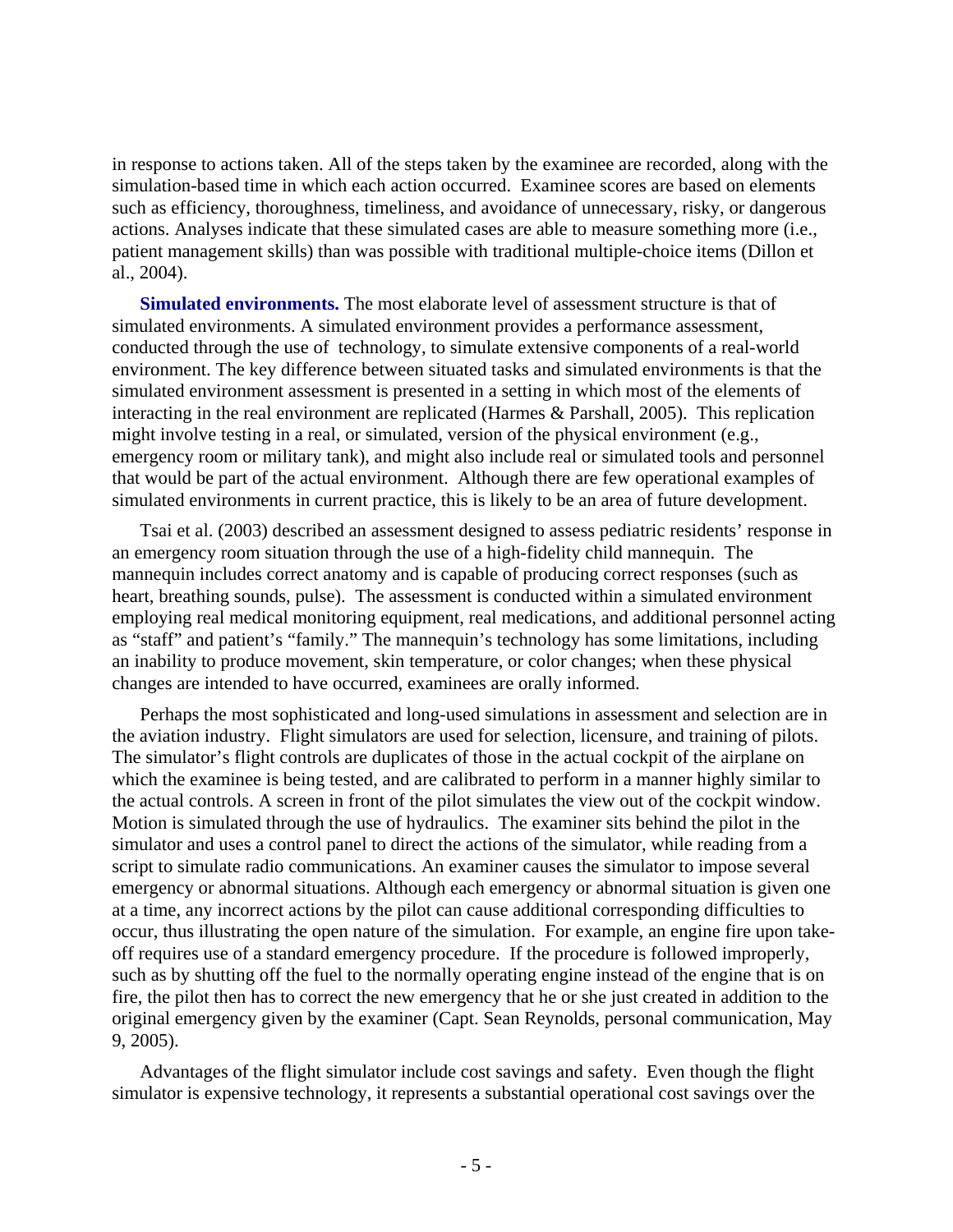real environment. Furthermore, the simulator allows pilots to train and be tested on responses to situations that would be too dangerous to do in an actual airplane. Disadvantages tend to consist of relatively minor defects in terms of fidelity. These include infidelities in radio communications and in sensations such as motion, pressurization, and smell (Longridge et al, 2001; Capt. Sean Reynolds, personal communication May 9, 2005).

 Simulated environments and situated tasks have far more elaborate assessment structures than discrete innovative items. These more elaborate assessments are also likely to need a great increase in the amount of time required to write and program the assessments, as well as an increase in the amount of examinee time required to complete these tasks. However, in many cases, simulated environments afford measurement of constructs or facets of constructs not possible with any other type of measurement tool. In highly critical assessment situations, such as life-threatening or other high risk situations, the time and expense involved might be of sufficient value to consider a simulated environment assessment.

In general, as assessments become more complex, they are likely to increase the test development effort. The more elaborate assessments will typically take longer to develop, be more expensive to program, and require a more extensive validation effort. Although the potential exists for increasing test validity by adding innovative assessments that address content or construct areas previously unmeasured, there are certain measurement risks as well. When an assessment concentrates on greater *depth* of measurement, this sometimes comes at the cost of reducing *breadth*. For example, when a test has fewer items overall, this can reduce construct representation and decrease estimates of validity. Furthermore, a reduced number of items can reduce test reliability. More innovative assessment structures might also create item writing challenges. Finally, the way in which the assessments are represented on the screen might also have implications. If the user interface is too complex it can require higher levels of computer skills than the examinee might have. A spuriously complex user interface can also contribute to construct irrelevant variance.

# **Complexity**

For a computerized assessment, complexity can be defined as comprising the number and variety of elements that an examinee needs to consider when responding to an item. This includes both conceptual and functional aspects, as an item can include both onscreen elements that need to be interpreted as well as item components that an examinee might use. For example, a complex innovative item might include informative text or graphics in several different locations on the screen, as well as various functional elements such as active buttons, tabs, media players, or more.

 Innovative items span a wide range of complexity. A low level of complexity is evident in a multiple-choice item with a simple, non-interactive graphic in the stem. This type of item would require little interpretation or inference beyond that required by a traditional item type. The difficulty of an item such as this is likely to be based almost entirely on the problem posed in the stem. Complexity is increased in an item type as additional visual elements are included on the screen. These might include text in headers, labels, tabs, or retrievable data. Other types of visual elements include graphics, whether static or dynamic, and icons. All of these forms of visual information need to be processed by the examinee, and thus affect the complexity of the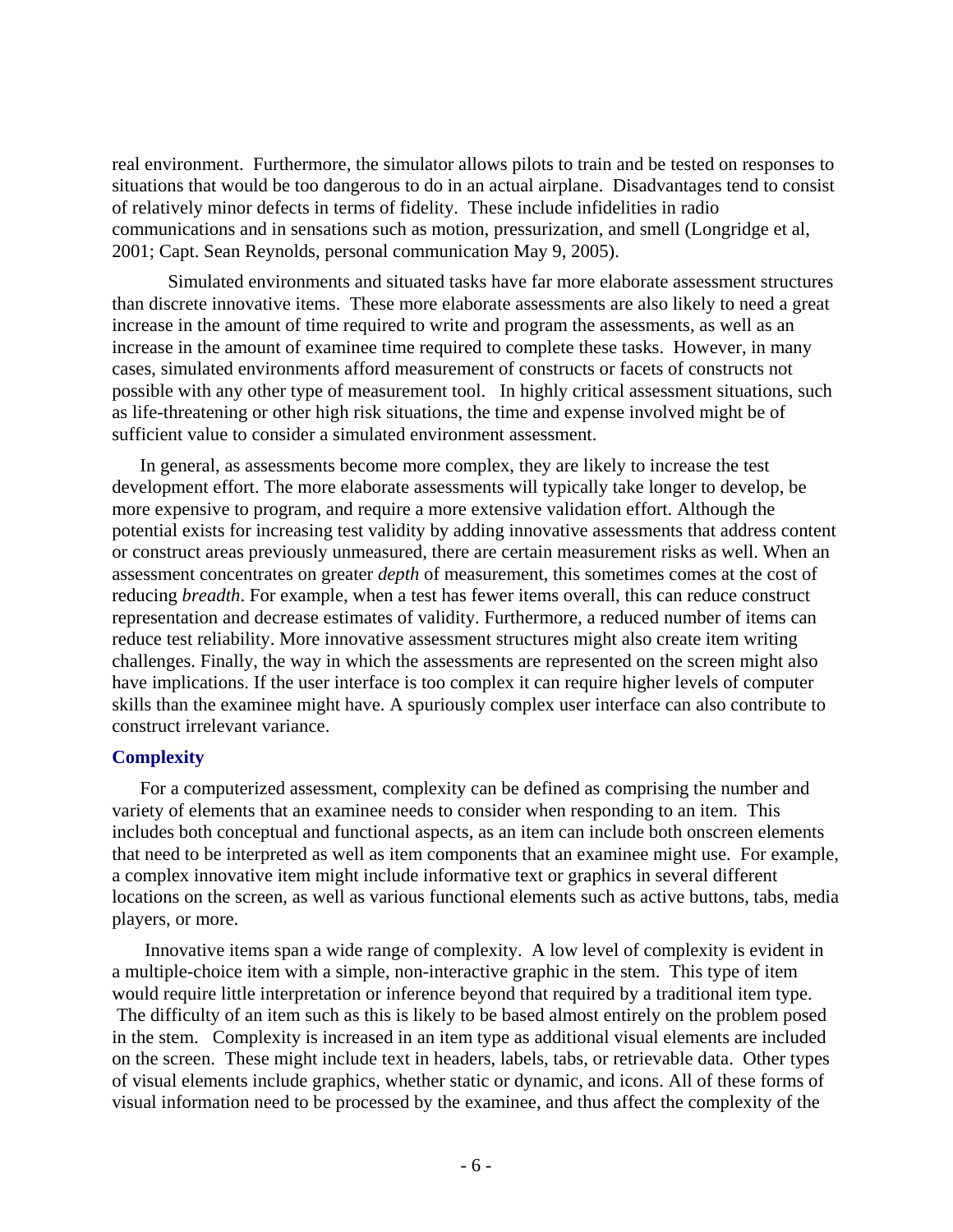item. The examinee's task is also made more complex as active or functional elements are added. The inclusion of a single functional component, such as a media player, might only increase the complexity slightly, but when numerous active elements are included, the task can become substantially more complex. The highest levels of complexity are perhaps evident in extended response assessments, as these tend to include numerous, varied screen elements that an examinee might need to interpret or use.

Complexity might tend to increase as the interactivity or fidelity of an item increases. Furthermore, increased item complexity might be associated with most contextualized, integrated assessments. It is important to note that in many cases increased complexity is likely to be associated with an increase in the item's cognitive challenge. From a measurement perspective it is thus critical that the complexity of an item be construct-relevant. It will be important for test developers to carefully consider the complexity of an item type to ensure both that it is content-relevant and that it is targeted at an appropriate level. Furthermore, a spurious aspect of item complexity can also arise from an inappropriate complexity of the software's user interface. Just as we do not want traditional items to be made more difficult by "tricky" wording, so we should avoid artificial challenges due to poor usability of CBT items.

#### **Fidelity**

In the context of computer-based testing, fidelity can be defined as the degree to which the assessment provides a realistic and accurate reproduction of the actual objects, situations, tasks or environments that are part of the construct being measured (Harmes & Parshall, 2005).

The closer an item, task, or environment approximates the actual construct being measured, the higher the fidelity. Various levels of fidelity can be illustrated with examples related to the measurement of the skills of a commercial airline pilot for handling an emergency or abnormal situation. A very low fidelity example would be a text-based multiple-choice item that presents a situation and asks the examinee to select which of four actions should be carried out first. This is an appropriate level of fidelity to use when targeting an assessment of knowledge-level skills. However, it does not provide an indication of how well the pilot would perform in a real-world situation. A computer-based flight simulator, comprised of a software program on a personal computer and input devices such as a mouse or joystick, would add a further degree of realism, and would thus increase the fidelity. An example of an assessment with very high fidelity would be a performance test in a full flight simulator in which the simulated airplane environment has been replicated to appear and function as if it were a real airplane. This higher level of fidelity is appropriate in this application, despite the additional expense, because including a realistic context within the assessment of these professional skills is critical to public safety.

As the level of fidelity increases across this set of examples, so too does the investment of time and money required for development. Decisions about which level of fidelity to target will depend upon the purpose of the assessment. While a test in a computer-based flight simulator might provide enough information to differentiate between candidates for selection, a full-flight simulator with far greater fidelity would be necessary for qualifying a pilot to command an airplane. However, targeting a higher level of fidelity is not always recommended. Test developers should carefully match fidelity levels to desired score inferences.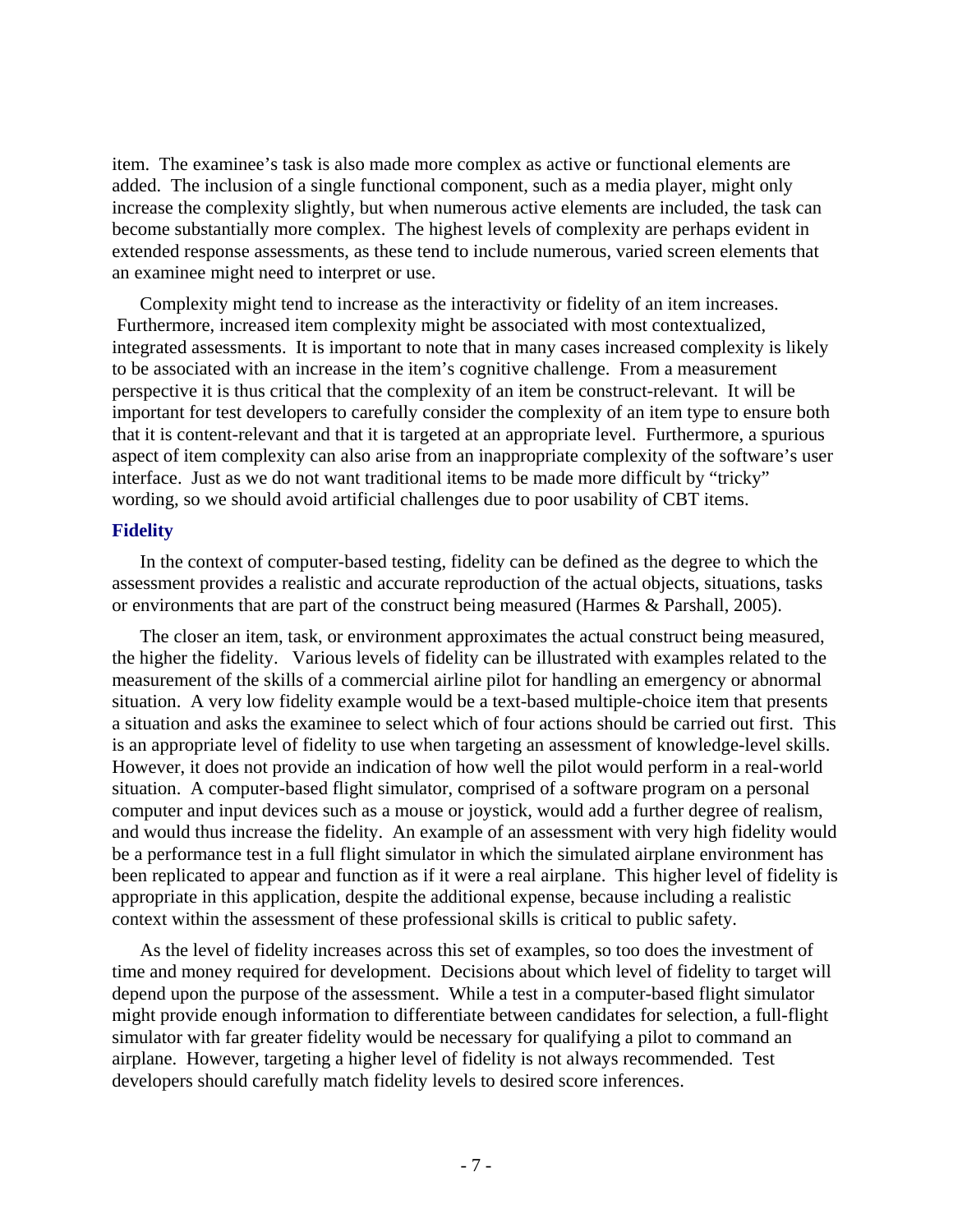Developing an innovative assessment with a high degree of fidelity clearly has certain challenges. One potential challenge to the validity of an assessment is the risk of targeting a high fidelity match to one environment, while providing a poor match to another environment. As with complexity and interactivity, assessments with greater fidelity are likely to be more expensive to program. In addition, a high fidelity assessment might require that specific computer hardware or monitors be available for test administration. It will be important for an exam program to target a useful level of fidelity, and not to divert program resources by exceeding that level.

#### **Interactivity**

Interactivity, as a facet of this taxonomy, describes the extent to which an item reacts or responds to examinee input. In this case, it does not refer to the adaptive nature of a computerized adaptive test (CAT). Interactivity can be specifically incorporated into some of the discrete innovative items, while the more elaborate assessment structures tend to use interactivity quite extensively.

The level of interactivity in an assessment often increases as assessment structure moves away from discrete, text-based, selected response. For example, most assessments at the discrete item end of the assessment structure continuum are likely to have minimal interactivity. For many of these basic innovative items, the only form of interactivity provided by the computer is a highlighted or shaded display of the response option selected by the examinee. At the next lowest level of interactivity, a few item types provide a limited type of informative feedback, increasing item-examinee interaction slightly. With these item types, the examinee acts and the computer then responds with some sort of reaction or information. For example, when examinees click on a histogram, scale, or dial they might see the bar or gauge move to reflect this selection (O'Neil & Folk, 1996). Examinees who edit text might see the new text embedded within the original passage, letting them re-read the passage with the change reflected (Breland, 1998; Davey, Godwin, & Mittelholz, 1997). Examinees who specify an order for a set of elements might see the elements rearranged in the new sequence (O'Neil & Folk, 1996). Finally, examinees who indicate the points on a grid where a line or curve should be plotted, might see that line or curve displayed (Bennett, Morley, & Quardt, 1998). Examinees can use this limited, informative level of interactivity to help them decide whether their initial selection had the desired effect. If it is important, within a given test content area, to incorporate this type of information into the assessment, then the inclusion of interactivity is appropriate.

More sophisticated use of interactivity typically occurs in assessment tasks that are situated within a representative context. Generally, as the situation increases in realism, more interactivity is likely to occur. One example of a situated task that includes a higher level of interactivity is a computerized research skills assessment (Harmes & Parshall, 2000). In this research skills assessment, examinees are asked to first formulate a search strategy related to a given research topic, and then to order the set of article titles that resulted from the literature search. As an additional level of interactivity provided in this task, examinees are able to click on each article title to see a complete citation and abstract, in a manner that is similar to a real literature search. The increase in interactivity allows for greater realism in the situated task, and thus provides an opportunity to gather information about the examinee's thought processes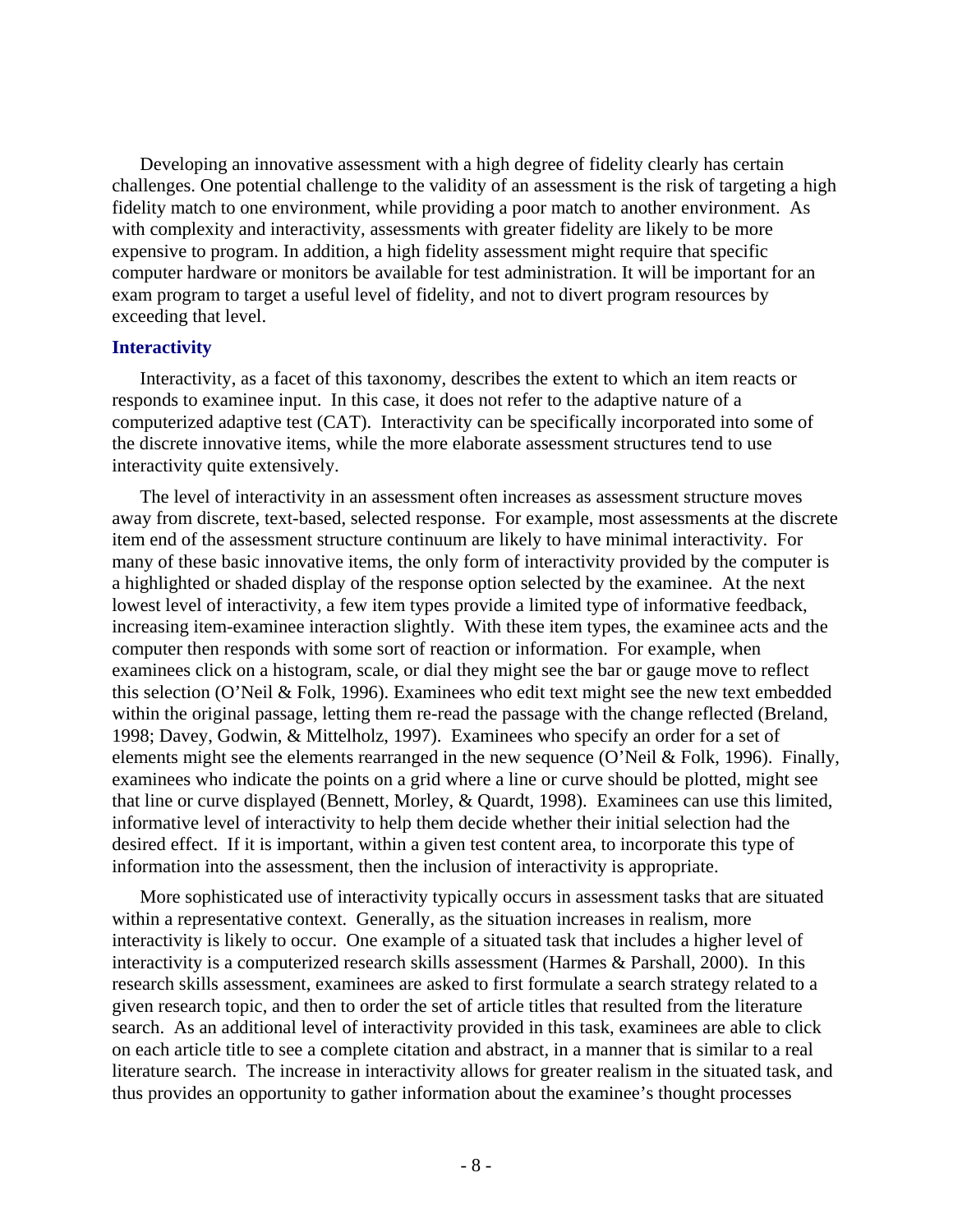within a realistic situation of conducting a literature search. The increase in interactivity provides an additional context that is appropriate for the construct being assessed.

In more elaborate innovative assessments, the entire setting or situation has the potential for interactivity. That is, the situated tasks, or simulated environments, tend to be far more interactive than simple discrete items. Interactivity might be valuable for assessments in which the examinee's ability to view information in context might be important. However, an increase in interactivity can potentially lead to a decrease in reliability, due to increased item dependence. Furthermore, interactive assessments might require additional training of item writers, as well as potentially requiring greater computers skills on the part of examinees. Finally, this type of innovative assessment is likely to be expensive to program and validate.

#### **Media Inclusion**

Another level of the taxonomy that is highly useful for the development of innovative items is that of media inclusion. The types of media that can be incorporated into the assessment include graphics, audio, video, and animation.

**Graphics.** Graphics are the most common type of non-text media included in computerized tests. Although paper-and-pencil tests can also include graphics, they lack the computer's facility for interactivity. On a computer, examinees may be able to rotate, resize, and zoom in or out of a scaled image, whether interacting with a graphical item stem or graphical response options. Examinees can respond by selecting one of a set of figures, by clicking directly on some part of a graphic (sometimes referred to as "hot spot" items), or by dragging icons to assemble a meaningful image. The Teacher Technology Skills assessment (Harmes et al., 2004) includes

items that provide reproduced elements of computer applications, such as the tool palette from a graphics-editing program. Examinees are asked to click on the area within the graphic that would be used to perform a specific action, such as creating a rectangle (see Figure 3).

The NCLEX exam contains items with elements such as a graphic of a human torso, and nurse candidates are asked to place the stethoscope (mouse pointer) on the area appropriate for performing part of a cardiac assessment (NCSBN, 2005). In the graphical modeling items presented by Bennett, Morley, and Quardt (1998), examinees respond by plotting points on a set of axes or grid, and then use either curve or line tools to connect the points. In a medical assessment, examinees are able to view high-resolution graphics, such as histopathology and other slides; the examinees are also able to pan across or zoom into these images to view them more closely (NBME, 2004). All of these examples incorporated visual elements that were highly content relevant. There are broad-ranging content applications for the use of graphics, and it is probably also true that graphics represent the easiest type of media to integrate into a CBT. Many software programs will easily integrate and store graphics in a variety of file formats, their file sizes tend to be small, and most examinees are comfortable with their inclusion.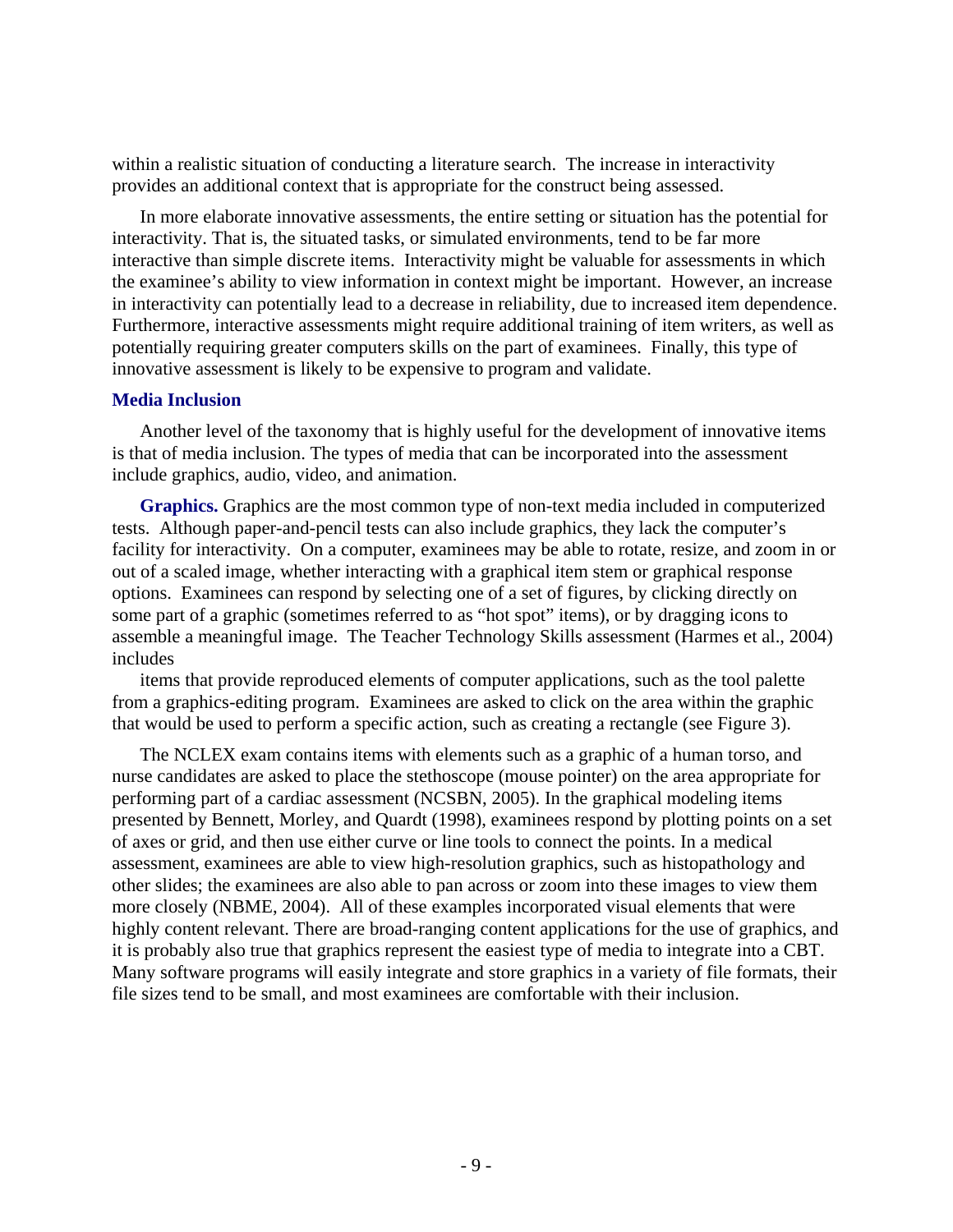# **Figure 3. Sample Hotspot Item (© Florida Department of Education. Reproduced with permission).**



**Audio.** Audio has been incorporated primarily into computerized tests of language skills and music, which are content areas that have traditionally assessed listening skills. Audio has been used in recent tests of English proficiency of non-native speakers (e.g., ACT, Inc., 1999; Arnold, 2003; Godwin, 1999; Nissan, 1999), and in tests of music listening skills (Perlman, Berger, & Tyler, 1993; Vispoel & Coffman, 1992; Vispoel, Wang, & Bleiler, 1997). However, there are certain advantages to administering audio in CBTs as compared to using paper-and-pencil along with cassette tapes. In computer-based tests, the sound quality is higher, and examinees can typically control the volume, timing, and possibly even frequency at which the clips are played (Parshall & Balizet, 2001).

Although there are many potential applications of audio that could increase the construct relevance of an assessment, there are also challenges to its use. It is critical that audio not be added in such a way as to create unnecessary or unfair disadvantages to hearing-impaired examinees. In addition, the logistical considerations of audio file type, storage requirements, and test security should be considered (Parshall & Balizet, 2001).

**Video.** Just as some conventional tests have long incorporated audio, so a few others have historically incorporated video. Videodiscs and videocassettes have been used in tests of business and interpersonal interactions, medical diagnosis and treatment, and aircraft operations (ACT, 1995; Bosman, Hoogenboom, & Walpot, 1994; Shea, Norcini, Baranowski, Langdon, & Popp, 1992; Taggart, 1995). Research examples of video-based items are reported in Bennett, Goodman, et al. (1997). Video incorporated within CBT has some technological advantages over these media, including greater reliability and examinee control of timing. A video-based test of conflict resolution skills was developed and validated by Olson-Buchanan, Drasgow, Moberg,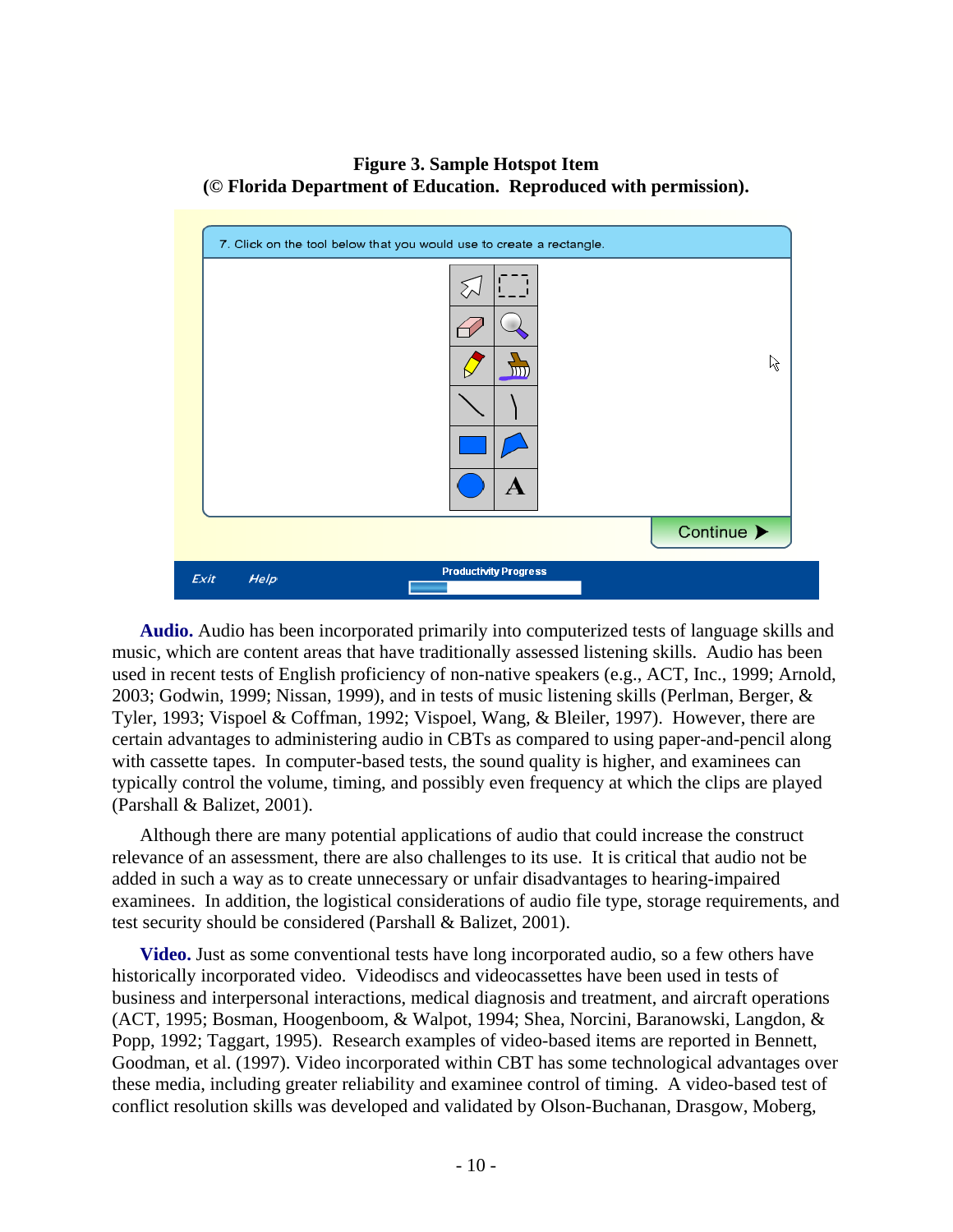Mead, Keenan, and Donovan (1998). This test, which presents scenes of conflict in the workplace, also includes a level of interactivity in that an examinee's selection branches to the next video displayed. Video can be incorporated into a CBT as item stimulus material for textbased responses, and might also be included in the response options or actions.

Video appears to be a useful addition to an assessment when the construct relates to interpersonal communication or other aspects of human interaction. Furthermore, video has the capacity to display dynamic processes, such as moving pistons or a beating heart. In some of these dynamic applications either video or animation might be included. Video will be preferred when a great deal of "real world" detail is important. Additionally, the proliferation of digital cameras and video editing software will mean that video is easier to obtain in many instances.

 One rationale for the inclusion of full-motion video, as opposed to just audio, is that it adds the non-verbal component of communication. However, many of the logistical issues that apply to audio apply to video as well. There are many possible file types, memory requirements are high, and test security could be problematic. In addition, video might be, on average, the most expensive media to incorporate in a CBT, depending on variables such as the use of professional actors or production studios.

**Animation.** Animation has the capacity to display dynamic processes, unlike paper, which is inherently a static medium, incapable of imparting more than a sense of movement to text or graphics. Although minimal use of animation has yet been made in testing, a few research examples can be found. Bennett, Goodman, et al. (1997), used a type of animation to display changes in nation boundaries over time, by displaying a series of static maps in quick succession. Examinees responded by identifying the particular static map that answered a question. Bennett, Goodman, et al. also noted that in many science and health related fields, professionals need to be able to read and listen to a variety of electronic instruments. They therefore developed a test item that included an animated heart monitor trace, a static electrocardiogram strip, and an audio file of the related heart sound. Finally, Martinez (1991) suggested figural response items that include stimuli such as time series processes (e.g., cell division). These examples illustrate content areas in which it might be important to assess examinees' understanding of dynamic processes. Animation has several advantages over video clips in certain applications, despite the relative popularity of the latter. Animation uses far less computer memory than video to store or display and, in some cases, it might be less expensive to produce. More substantively, animation is likely to be simpler, as it can focus the examinee on essential aspects of the movement more specifically than video is likely to do. For other applications, the "real-world" detail inherent in video might be essential.

The inclusion of media, whether graphics, audio, video, or animation, can strengthen the validity of an assessment when appropriately used. To insure high validity, the media files should be of sufficient quality. Attention should also be paid to considering the needs of visually-impaired or hearing-impaired examinees. A number of technological and logistical issues might also arise with the inclusion of media. A variety of file types might need to be supported, file sizes might be challenging for data storage and transmission, and test security concerns might arise if the media are highly memorable.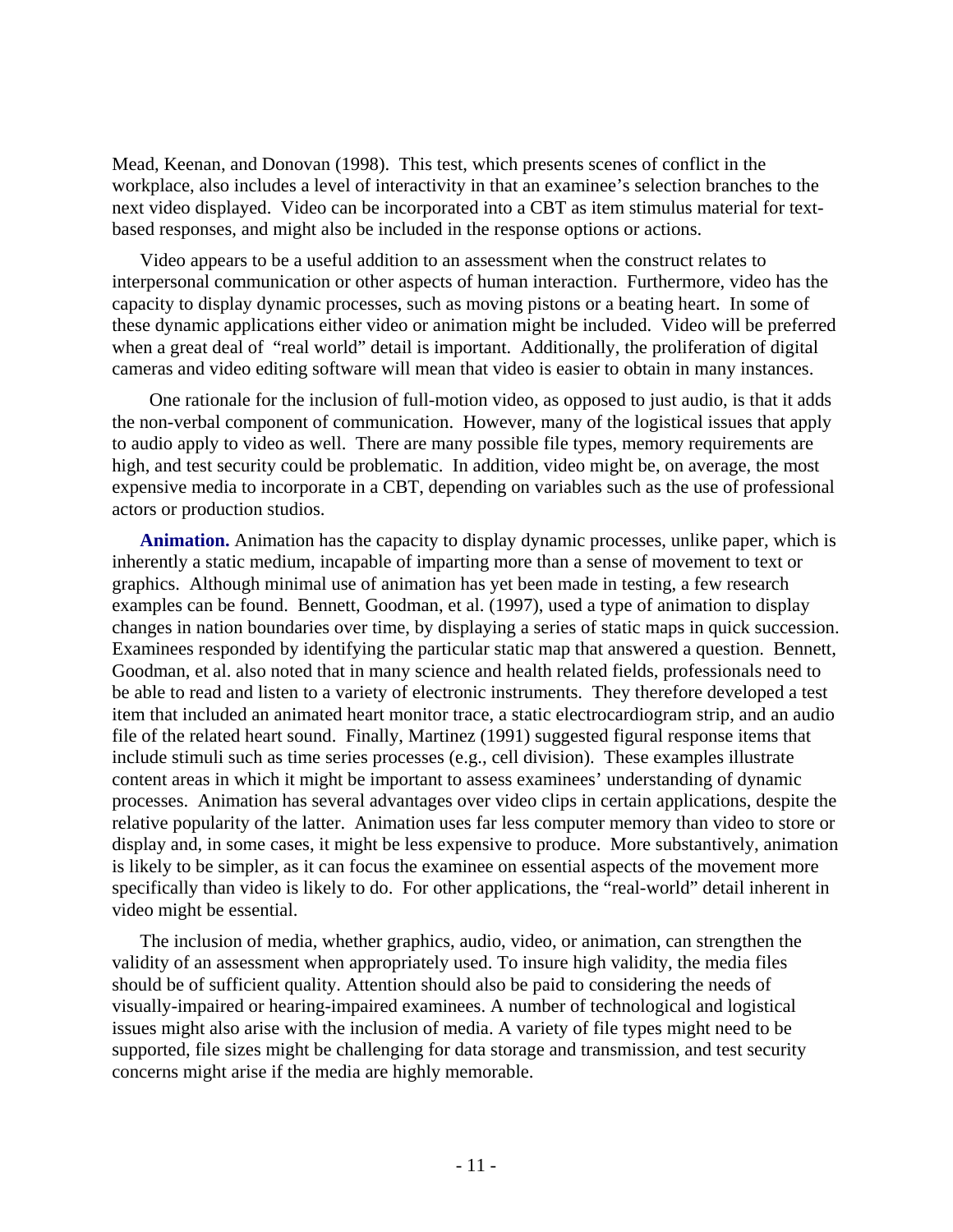#### **Response Action**

 We use the term response action to refer both to the types of input devices required as well as the physical action that an examinee makes to respond to an item or to complete a task. The most commonly used input devices in CBTs are the keyboard and the mouse. Examinees respond through the keyboard by typing numbers, characters, or more extended text. Examinees might use a mouse to respond to a multiple-choice item; to click on a graphic; or to access onscreen menus, exhibits, or other resources. They might need to drag icons to create or complete an image, or to drag text, numbers, or icons to indicate a correct sequence. As an alternative to dragging, some computerized exams ask examinees to click on an image, and then click a second time to mark the new location where the image should be placed.

For particular applications, use of input devices such as touch screens, light pens, joysticks, or trackballs might benefit measurement. For example, very young examinees might be assessed with less error using touch screens or light pens. Particular skills, such as those that are highly movement-oriented, might be better measured using joysticks or trackballs. Microphones and speech recognition software might be used to collect spoken responses to oral questions (Stone, 1998). Haptic devices (Gruber, 1998), which use force feedback to simulate touch in a 3-D environment, could greatly increase the real-world congruence of measurement in some arenas.

Moving away from the traditional presentation of discrete items, toward interaction within virtual environments, leads to a new dimension of response actions. Simulated environments and tools have long been used for training purposes (e.g., the Link flight trainer ca. 1930s; Aerospace Education Center, 1998). Although much of the current use is in aviation and medicine, other industries using simulated environments and tools include nuclear power plants, law enforcement, maritime transportation, and hazardous materials (GSE Systems 2005; Advanced Interactive Systems, 2005; California Maritime Academy, 2004; Industrial Scientific Corporation, 2005). As technology has developed, the level of sophistication and fidelity has increased to the extent that some of these devices are now being used for assessment purposes. The use of application-specific simulated devices results in a variety of potential new response actions.

It is important to remember, whether using the most common input devices such as the keyboard and mouse, or application-specific devices, that the response actions we require of examinees should be well within their abilities. If the computer-related skills are overly challenging, then we risk adding measurement error to the assessment. The response actions we require of examinees, and the input devices we ask them to use, should be appropriate for their computer skill level and should provide a meaningful and useful match to the construct under assessment.

#### **Scoring Methods**

Considerable work has been conducted in the area of expanding the automated scoring models that can be applied to assessments. Many of the important practical benefits of computerized testing require that scoring of the assessments be automated. Tests can be adapted to examinees only when item responses are instantly scored by the computer. Furthermore, score reports can be issued immediately after testing only when test scores are determined by the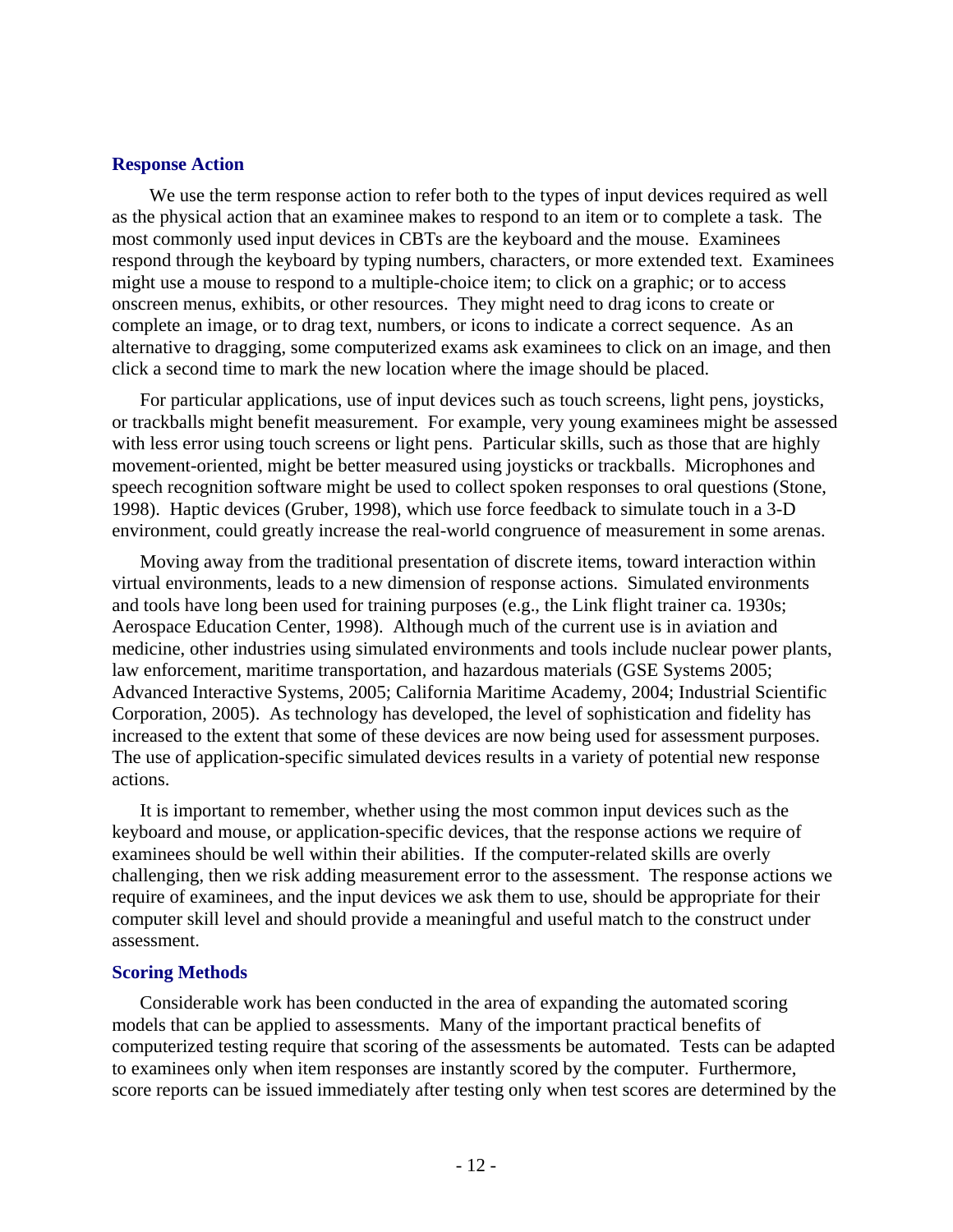computer. There are a number of questions that developers ought to consider when determining the type of scoring method the innovative assessment should use, as the scoring schema selected will affect test design and development. Examples of the kinds of questions the test developers might consider include: how to define a correct response, whether to score on single or multiple outcomes, and whether the multiple outcomes should include such elements as aesthetics and efficiency. Strategies for automated scoring of CBTs can be categorized into three broad areas: dichotomous, polytomous, and complex modeling. Each of these approaches has relative advantages and disadvantages.

 The dichotomous approach to scoring involves collapsing the information provided by the examinee's response into a score of correct or incorrect. Advantages of the dichotomous approach to scoring are that it is easy to implement and that it is easy to justify to examinees and other test score consumers. One disadvantage of this approach is that some information might be lost. For example, if a situated task requires an examinee to complete several steps or take several actions, a simple dichotomous score of the final product ignores many elements of the examinee's response. Another disadvantage of dichotomous scoring is that its use might require the tasks to be constrained to fit this scoring model. That is, when designing for dichotomous scoring, the components of the assessment must be structured so that one option or outcome is clearly right and all others are clearly wrong. This constraining of the task, or pre-processing of the information, might be more or less awkward, depending upon the content area of the assessment. In the worst cases, the additional task constraints can result in a kind of constructirrelevant variance that makes the task more confusing or difficult for the examinee, and thus results in measurement error.

Polytomous, or partial-credit, scoring represents an attempt to incorporate into the score some of the extra information that might be collected when an examinee responds to an item or completes a task. There are many ways in which polytomous scoring can be accomplished. In the case of selected response items, the various response options can be weighted for correctness, so that scores other than 0 or 1 are possible. With constructed response items, or in more complicated assessment structures, weighting could be applied to acceptable components of a response or to the individual steps within a task. Alternatively, polytomous scoring might involve a careful, considered effort to break down the task into very discrete pieces, collect data from the performance record and then evaluate and combine scores on the pieces (see Harmes et al., 2004, for a relatively simple example.) The choice of a polytomous scoring model might require that decisions be made regarding the number of criteria to evaluate, along with the relative weight of each criterion. For example, an IT certification exam might include simulated software that examinees use to complete a task. The task must then be designed to allow for various types of responses and the collection of the additional process information, such as time or number of steps taken. The score for the task might include both the correctness of the examinee's final response, as well as the efficiency of the process taken. The primary advantage of the polytomous approach is the increase in information over dichotomous scoring, while the primary disadvantage is the greater demand for programming, calculating and explaining of polytomous scoring**.** 

As assessments become more innovative, more elaborate scoring methods might be needed. Highly integrated situated tasks and simulated environments might include a larger set of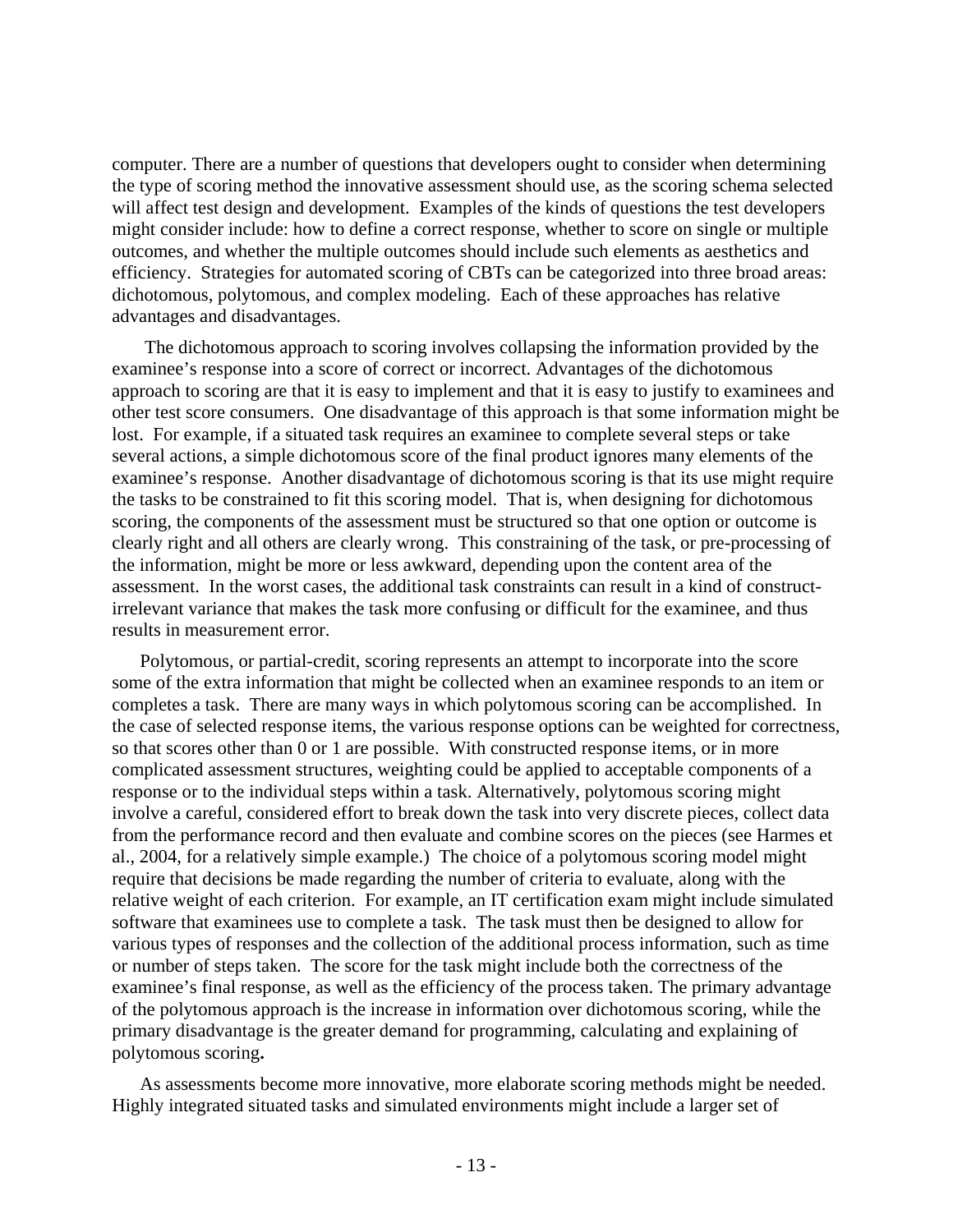acceptable variations in examinee responses than do constructed-response or simple situated tasks. These types of assessment structures might be difficult to evaluate using a strictly logical framework. Some of the complex modeling techniques, such as automated essay scoring methods, focus on the examinee's final product, while others focus on the examinee's process. A common approach to initiating an automated scoring system involves identification and evaluation of the salient, measurable elements of the product or performance, followed by the development of a model for combining these elements into a score. In contrast to polytomous scoring, complex modeling approaches attempt to emulate or model the process that would be taken by human raters to score, or by expert examinees to complete the task.

More sophisticated scoring models have the potential to capture greater information for the examinee's response. However, that potential greater information at the cost of greater effort in the development, programming, and validation of the scoring model. One risk in developing a more elaborate scoring model is the possibility of developing an incomplete or biased scoring model. In additional, some polytomous approaches to scoring can be difficult to explain to examinees and other stakeholders.

#### **Using the Taxonomy to Design Item Templates**

#### **Introduction to Templates**

Templates are a structured means of collecting and storing item information, such as specifications and elements. Templates for innovative items incorporate the ideas of storyboards from the field of instructional design, along with item frames or forms (Downing, 2006). Some testing programs are currently using templates to improve the structure, efficiency, and security of the innovative item writing process.

Once an innovative item type has been developed, a template can be designed to provide structure for item writers. Specifically, a template can help guide and constrain item writers who have been charged with writing items using the innovative item type. A highly detailed template can also increase the efficiency of programming and media production. Finally, some templates can help provide security through the use of item variants as alternate or substitute items.

Although there are many types of templates in use, a primary aspect of many templates is the provision of specified database fields related to the item type. Most item types will include fields such as the stem, key, author, and reference; the template that has been designed for a specific item type will include additional relevant fields. For example, a hot spot item will include a graphic (whether linked or embedded) and an identification of the correct area on the graphic. An example of a template with these elements is provided in Figure 4. Templates may include screen design and layout elements. In the hotspot item example, this might include additional requirements such as specification of all areas that should be available for selection by examinees. This might involve providing the graphic within the template and having the item writer mark on the graphic, in addition to naming the areas and classifying them as correct or incorrect. Figure 5 displays an example of a template for a different item type, this one including layout and design elements for an item that uses a simulated software program as part of an IT exam.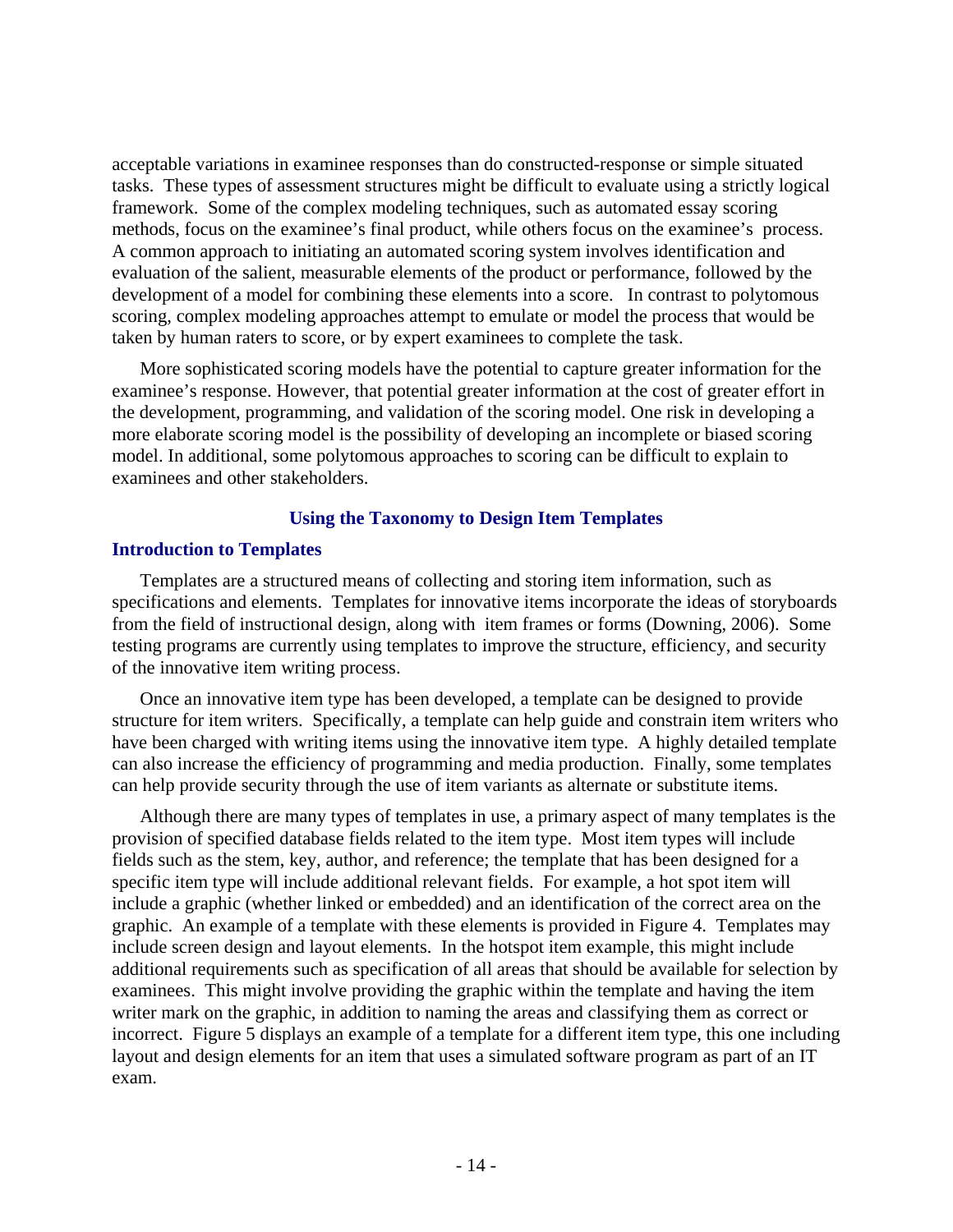# **Figure 4. Sample Template Illustrating Database Fields for Item Information**

| Item ID#:            | Keywords:  |
|----------------------|------------|
| Author:              | Reviewer:  |
| <b>Instructions:</b> | Reference: |
| Prompt:              |            |
| Graphic file name:   |            |
| Correct area(s):     |            |
| Incorrect area(s):   |            |

**Figure 5. Sample Template Illustrating Screen Layout Elements** 

| <b>Task Description:</b>   |                             |  |  |  |  |
|----------------------------|-----------------------------|--|--|--|--|
| <b>Instructions:</b>       | Simulated software program: |  |  |  |  |
|                            |                             |  |  |  |  |
|                            |                             |  |  |  |  |
|                            |                             |  |  |  |  |
|                            |                             |  |  |  |  |
|                            |                             |  |  |  |  |
| <b>Navigation Options:</b> |                             |  |  |  |  |
|                            |                             |  |  |  |  |

# **Test Development Concerns and the Taxonomy**

When innovative item types are included in an exam program there is an inevitable impact. The nature of that impact, as well as the extent of it, will be based on the specific taxonomy levels included as components of the innovative item types developed. The seven levels of the taxonomy will differentially impact test development concerns such as the exam program construct, psychometrics, programming needs, examinee computer skills, and cost. A careful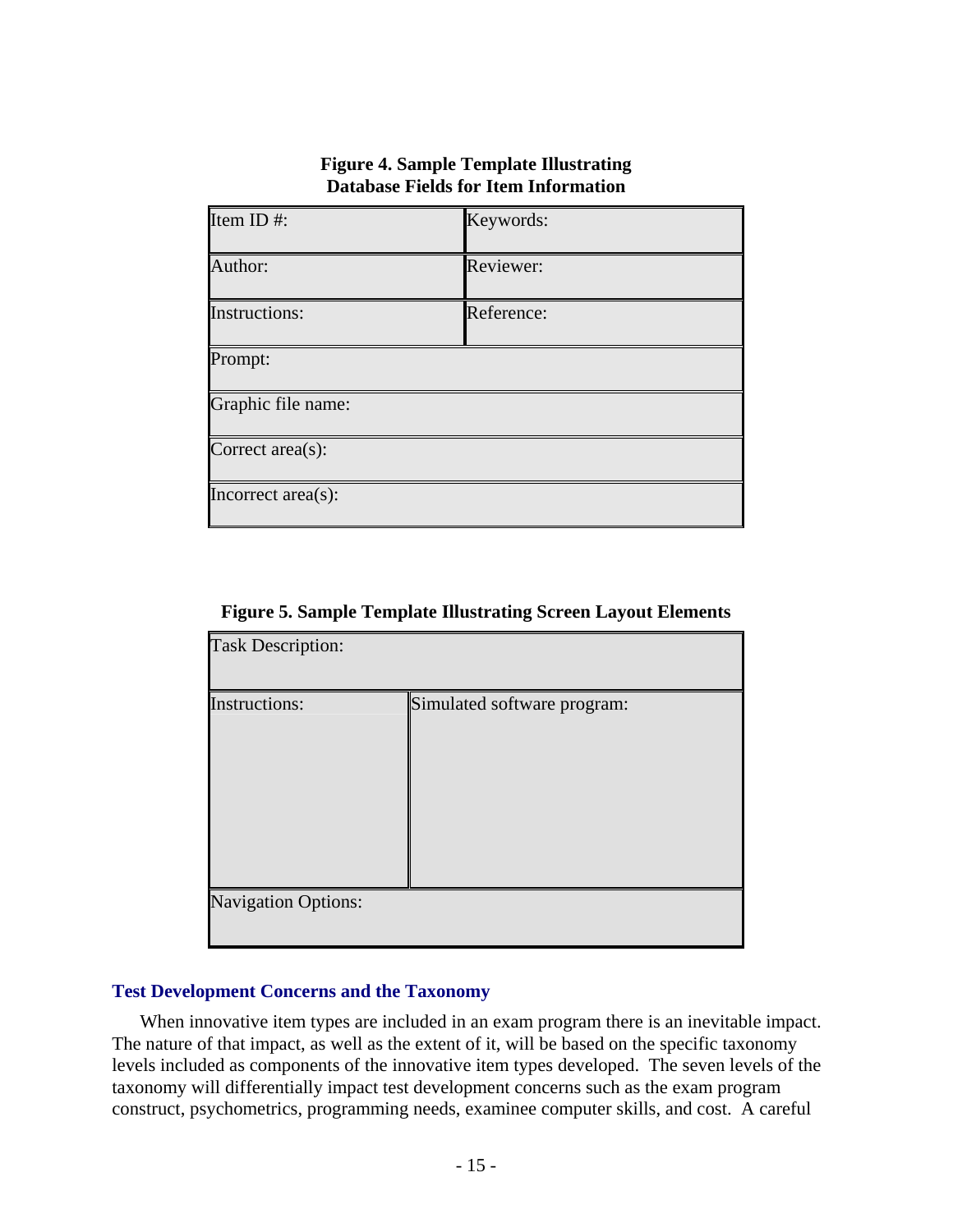consideration of the taxonomy levels in light of these test development issues might help test developers as they make decisions about the design of a new innovative item type.

Table 1 provides a brief summary of some of the effects that innovation might have on aspects of an exam program. In general, the more "innovative" an item type is, the greater the effect is likely to be. For example, an item type that incorporates interactivity to a modest extent is likely to need some additional programming; a highly interactive assessment will usually require far greater programming effort. This will also impact the amount and type of information that must be specified within an item template.

This table could be helpful as the types of innovative items for an exam program are being considered. An illustration, using the taxonomy level of response action, can be considered. Assume that a given exam program had a construct-relevant reason for incorporating innovative response action, but that no alternative input device is needed. Additional programming is likely to be needed; this will increase the initial cost of development. However, it might not increase the ongoing costs greatly. A further consideration is that this use of an innovative response action might mean that the assessment requires higher levels of computer skills on the part of the examinees. Finally, it will be important to consider whether the response action provides good fidelity in some "real world" settings, but an actual mismatch in others, as this could result in construct irrelevant variance for some examinees. All of these issues should be evaluated in conjunction, to determine whether or not this specific type of innovation is appropriate for this exam program.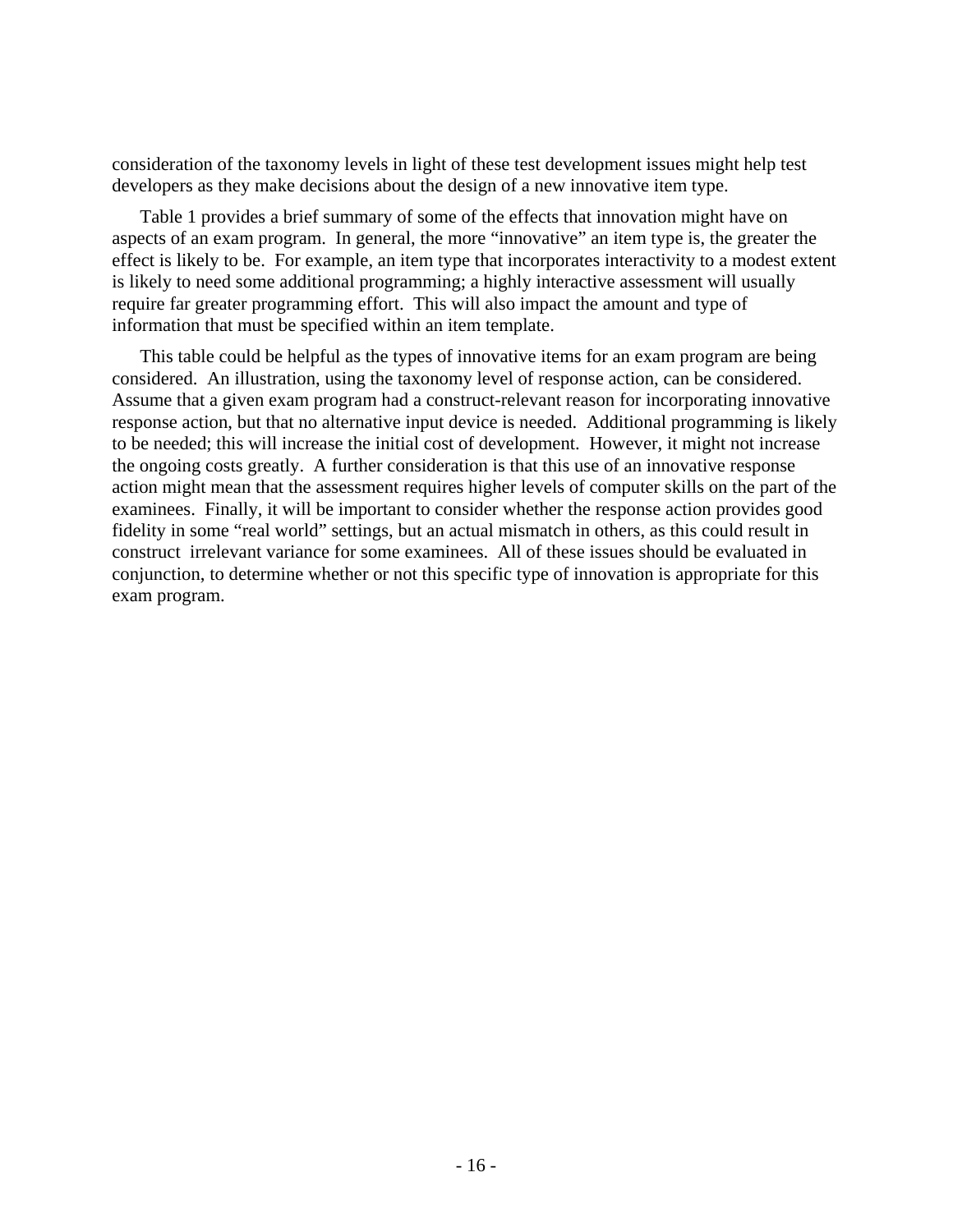| <b>Taxonomy</b><br><b>Level</b> | Exam program<br>construct                | <b>Psychometrics</b>                                                                                | <b>Programming</b><br>needs                                                      | Examinees'<br>computer<br>skills                                                                    | Cost                                                                              |
|---------------------------------|------------------------------------------|-----------------------------------------------------------------------------------------------------|----------------------------------------------------------------------------------|-----------------------------------------------------------------------------------------------------|-----------------------------------------------------------------------------------|
| <b>Assessment</b><br>structure  | Potential for<br>improved<br>measurement | Less is known about the<br>psychometric functioning<br>of most innovative item<br>types             | Additional<br>programming may<br>be needed                                       | Higher computer skills<br>may be required<br>(depending on the type<br>of assessment<br>structure). | Initial or ongoing<br>costs may<br>increase                                       |
| <b>Complexity</b>               | Potential for<br>improved<br>measurement | Additional analyses may<br>be needed                                                                | Additional<br>programming may<br>be needed                                       | Higher computer skills<br>may be required                                                           | Initial or ongoing<br>costs may<br>increase                                       |
| <b>Fidelity</b>                 | Potential for<br>improved<br>measurement | Potential for construct<br>irrelevant variance from<br>distracting elements                         | Additional<br>programming may<br>be needed<br>(depending on type<br>of fidelity) | Higher computer skills<br>may be required<br>(depending on type of<br>fidelity)                     | Initial or ongoing<br>costs may<br>increase<br>(depending on<br>type of fidelity) |
| <b>Interactivity</b>            | Potential for<br>improved<br>measurement | Additional analyses may<br>be needed                                                                | Additional<br>programming may<br>be needed                                       | Higher computer skills<br>may be required                                                           | Initial or ongoing<br>costs may<br>increase                                       |
| <b>Response</b><br>action       | Potential for<br>improved<br>measurement | Potential for construct<br>irrelevant variance if<br>response action is<br>dissimilar to real world | Additional<br>programming may<br>be needed                                       | Higher computer skills<br>may be required                                                           | Initial or ongoing<br>costs may<br>increase                                       |
| <b>Media</b><br>inclusion       | Potential for<br>improved<br>measurement | Additional analyses may<br>be needed (depending on<br>type of media)                                | Development and<br>programming likely<br>to increase                             | Higher computer skills<br>may be required<br>(depending on type of<br>media)                        | Initial or ongoing<br>costs may<br>increase                                       |
| <b>Scoring</b><br>algorithm     | Potential for<br>improved<br>measurement | Additional analyses may<br>be needed                                                                | No apparent impact                                                               | No apparent impact                                                                                  | Initial or ongoing<br>costs may<br>increase                                       |

**Table 1. The Impact of Taxonomy Levels on Test Development Concerns**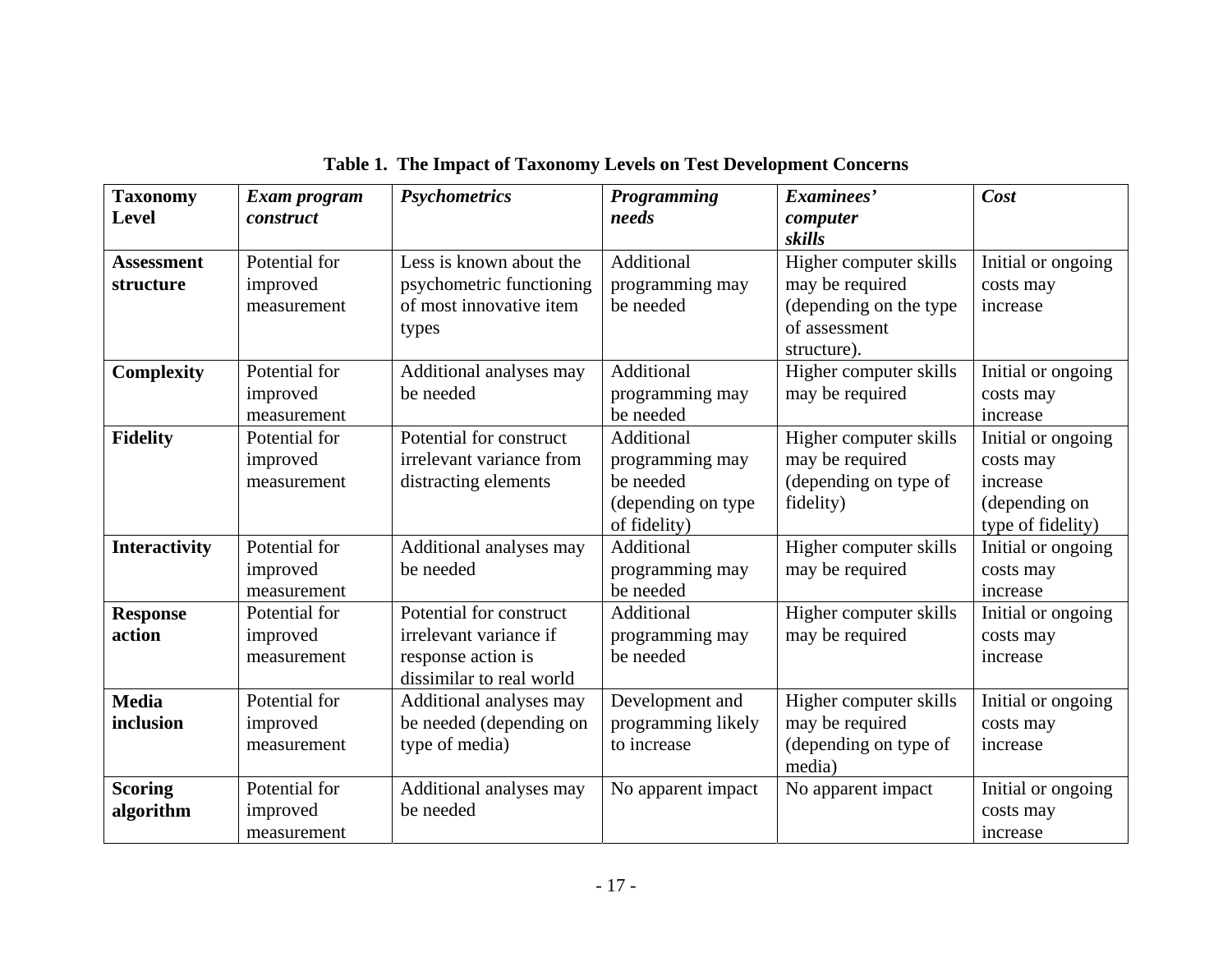#### **The Taxonomy and Template Design**

The consideration of the taxonomy levels and their impact on test development concerns can be conducted during the process of drafting, researching, and refining an innovative item type. Once the item type has been fully designed, a template for the item type can also be designed. The template will be specific to the item type and, potentially, to the exam program as well. It should include database fields for every piece of information that ought to be provided for every item based on that item type. Depending upon the type of innovative item, the template may include typical information that would appear in an item banking program, along with fields for specifying file names, screen placement, actions or reactions related to specific elements, etc.

#### **Conclusions**

In this paper we have presented a new taxonomy for assessment innovations based on the seven levels of assessment structure, complexity, fidelity, interactivity, response action, media inclusion, and scoring algorithm. Each dimension of the taxonomy has the potential for both costs and benefits. Illustrations of the taxonomy levels were provided through a number of examples of innovative assessments. These examples indicate the range of innovative assessment developments that are already in use, as well as giving hints of the kinds of assessments we might expect to see in the future. In the best cases the innovations provide true measurement improvement.

We have suggested the utility of designing templates for innovative item types. These templates might be developed as the final step in the design of new item types. They would codify the decisions made after test development staff have fully considered the goals and requirements of the exam program, as well as evaluating the impact of the new item types on important test development concerns. Once these design decisions have been made, templates can provide a useful structure to item writing. Templates can guide and constraint the item writing process; they can further support the efficiency and security of an exam program by providing a framework for creating item variants.

We hope these materials prove useful to other test developers and researchers interested in expanding our forms of measurement through the use of innovative item types.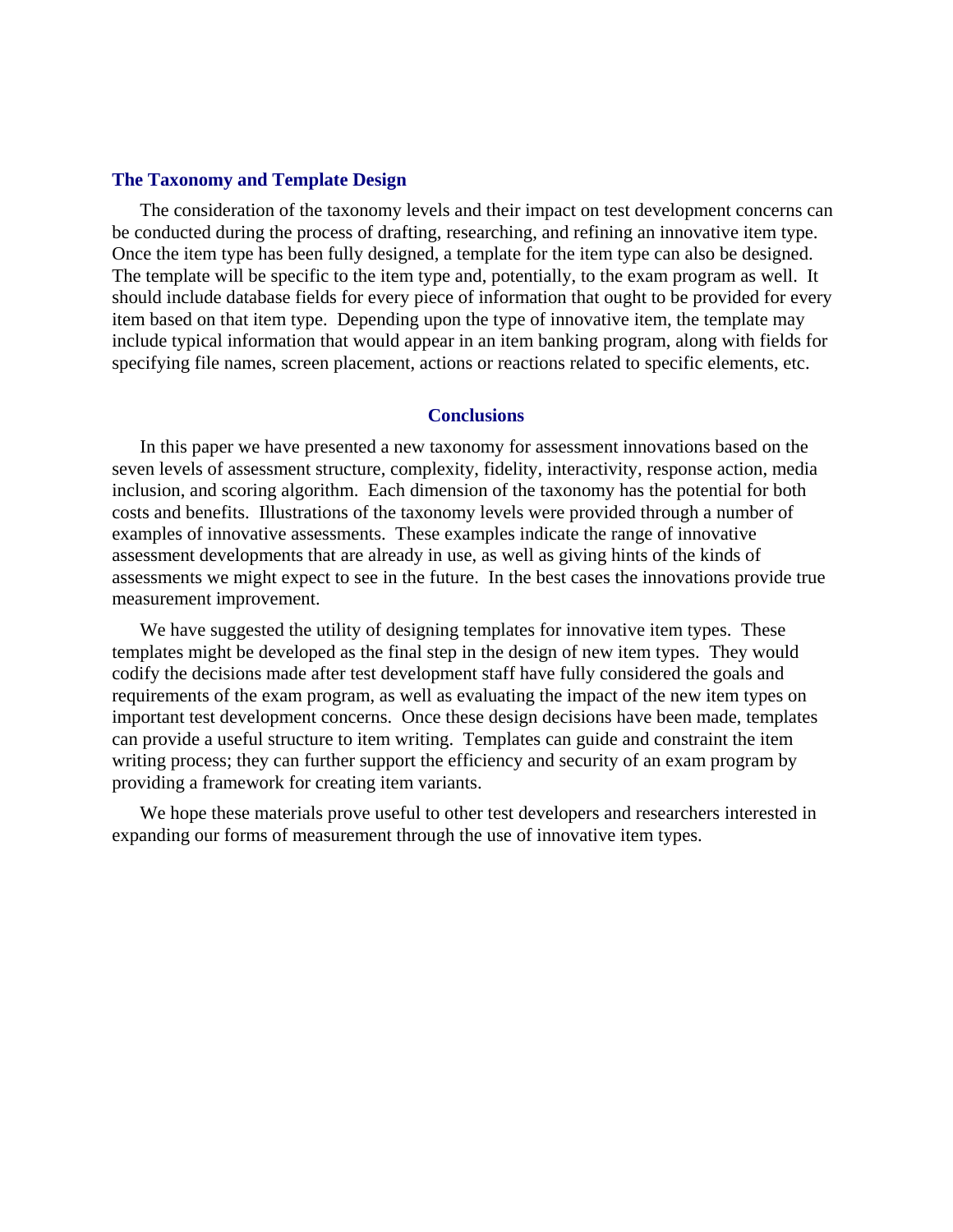#### **References**

ACT, Inc. (1995). *Work Keys.* Iowa City, IA: Author.

ACT, Inc. (1999). *Technical manual for the ESL exam.* Iowa City, IA: Author.

AICPA. (2004, February). *AICPA, NASBA, and Prometric successfully pilot computer-based exam for CPAs.* Retrieved April 9, 2005, from http://www.aicpa.org/download/news/2004\_02\_02.pdf

AICPA. (2003*). Uniform CPA Examination tutorial*. Retrieved May 9, 2005, from http://www.cpa-exam.org/tutorial/index.html

Advanced Interactive Systems. (2005). *PRISim video-based judgment training simulator*. Retrieved July 2, 2005, from http://www.ais-sim.com/prisim.htm

Arnold, A. (2003). The TOEFL CBT. *Language Testing, 20*, 111-123.

Aerospace Education Center. (1998). *Link trainer*. Retrieved July 2, 2005, from http://www.aerospaced.org/permart/linkt.html

Bennett, R. E., Goodman, M., Hessinger, J., Ligget, J., Marshall, G., Kahn, H., & Zack, J. (1997). *Using multimedia in large-scale computer-based testing programs.* (Research Rep. No. RR-97-3). Princeton, NJ: Educational Testing Service.

Bennett, R. E., Morley, M., & Quardt, D. (1998, April). *Three response types for broadening the conception of mathematical problem solving in computerized-adaptive tests*. Paper presented at the annual meeting of the National Council of Measurement in Education, San Diego, CA.

Bosman, F., Hoogenboom, J., & Walpot, G. (1994). An interactive video test for pharmaceutical chemist's assistants. *Computers in Human Behavior, 10*, 51-62.

Braun, H. (1994). Assessing technology in assessment. In Baker, E. A., & O'Neil, H. F. (Eds.), *Technology assessment in education and training* (pp. 231-246). Hillsdale, NJ: Lawrence Erlbaum Associates.

Breland, H.M. (1998, April). *Writing assessment through automated editing*. Paper presented at the annual meeting of the National Council on Measurement in Education, San Diego.

 California Maritime Academy. (2004). *Simulator training.* Retrieved July 2, 2005, from http://www.csum.edu/academics/simulatortraining.asp

Davey, T., Godwin, J., & Mittelholtz, D. (1997). Developing and scoring an innovative computerized writing assessment. *Journal of Educational Measurement, 34*, 21-41.

Dillon, G. F., Boulet, J. R., Hawkins, R. E., & Swanson, D. B. (2004 October). Simulations in the United States Medical Licensing Examination (USMLE). *Quality and Safety in Health Care, 13*, i41-i45.

Downing, S. M. (2006). Selected-response time formats in test development. In Downing. S.M, & Haladyna, T. M. (Eds.), *Handbook of test development* (pp 287-301). Mahwah, NJ: Lawrence Erlbaum.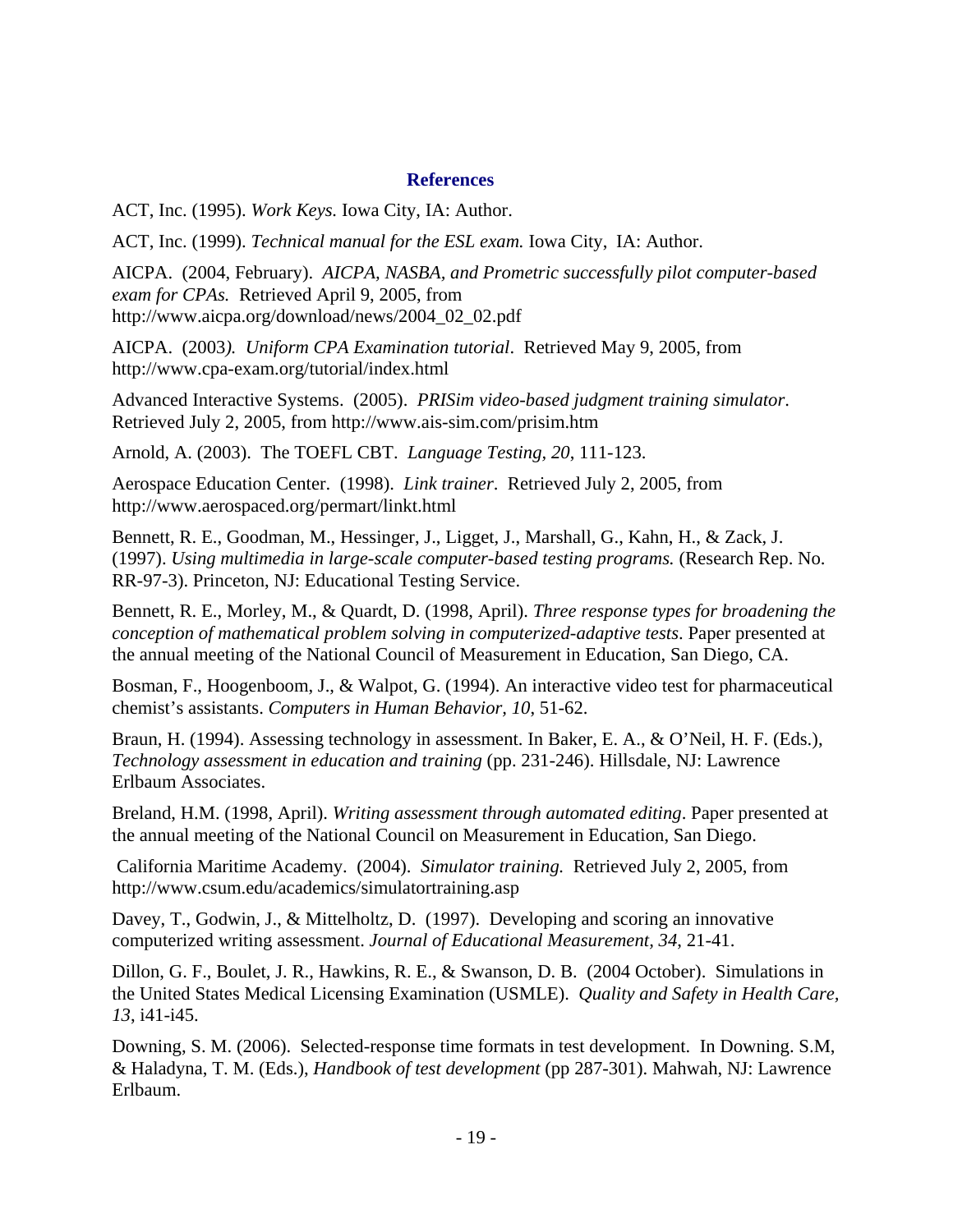French, A., & Godwin, J. (1996, April). *Using multimedia technology to create innovative items*. Paper presented at the annual meeting of the National Council on Measurement in Education, New York, NY.

Gruber, J. S. (1998, October). [Interview with James Kramer, head of Virtual Technologies, Inc.] Gropethink. *Wired*, pp. 168-169.

Godwin, J. (1999, April). *Designing the ACT ESL Listening Test*. Paper presented at the annual meeting of the National Council on Measurement in Education, Montreal, Canada.

GSE Systems. (2005). *Nuclear simulation*. Retrieved July 2, 2005, from http://www.gses.com/powernuclear.html

Harmes, J. C. & Parshall, C. G., (2005). *Situated tasks and simulated environments: A look into the future for innovative computerized assessment.* Paper presented at the annual meeting of the Florida Educational Research Association. Miami, FL.

Harmes, J. C. & Parshall, C. G. (2000). *An iterative process for computerized test development: Integrating usability methods.* Paper presented at the annual meeting of the Florida Educational Research Association. Tallahassee, FL.

Harmes, J. C., Parshall, C. G., Rendina-Gobioff, G., Jones, P. K., Githens, M., & Dennard, A. (2004, November). *Integrating usability methods into the CBT development process: Case study of a technology literacy assessment*. Paper presented at the annual meeting of the Florida Educational Research Association, Tampa, FL.

Heffner, T. S., Knapp, D. J., Rosenthal, D. (2004, November). *Pushing the bounds of testing technology: Designing an innovative, affordable testing program for multiple occupations*. Presentation at the annual meeting of the National Organization for Competency Assurance.

Industrial Science Corporation. (2005). *Metering/confined space simulator training*. Retrieved July 2, 2005, from http://www.indsci.com/serv\_train\_meter.asp

Koch, D. A. (1993). Testing goes graphical. *Journal of Interactive Instruction Development*, 5, 14-21.

Longridge, T., Burki-Cohen, J., Go, T. H., & Kendra, A. J. (2001, March). Simulator fidelity considerations for training and evaluation of today's airline pilots. *Proceedings of the 11th Annual Symposium on Aviation Psychology, Columbus, OH.* Retrieved April 20, 2005, from http://www.volpe.dot.gov/opsad/docs/isap-2001.doc

Luecht, R. M. & Clauser, B. E. (2002). Test models for complex CBT. In C. N. Mills, M. T. Potenza, J. J. Fremer, & W. C. Ward (Eds.), *Computer-based testing: Building the foundation for future assessments* (pp. 67-88). Mahwah, NJ: Lawrence Erlbaum Associates.

National Council of State Boards of Nursing. (2005 March). *Fast facts about alternate item formats and the NCLEX examination.* Retrieved April 20, 2005, from [http://www.ncsbn.org/pdfs/01\\_08\\_04\\_Alt\\_Itm.pdf](http://www.ncsbn.org/pdfs/01_08_04_Alt_Itm.pdf)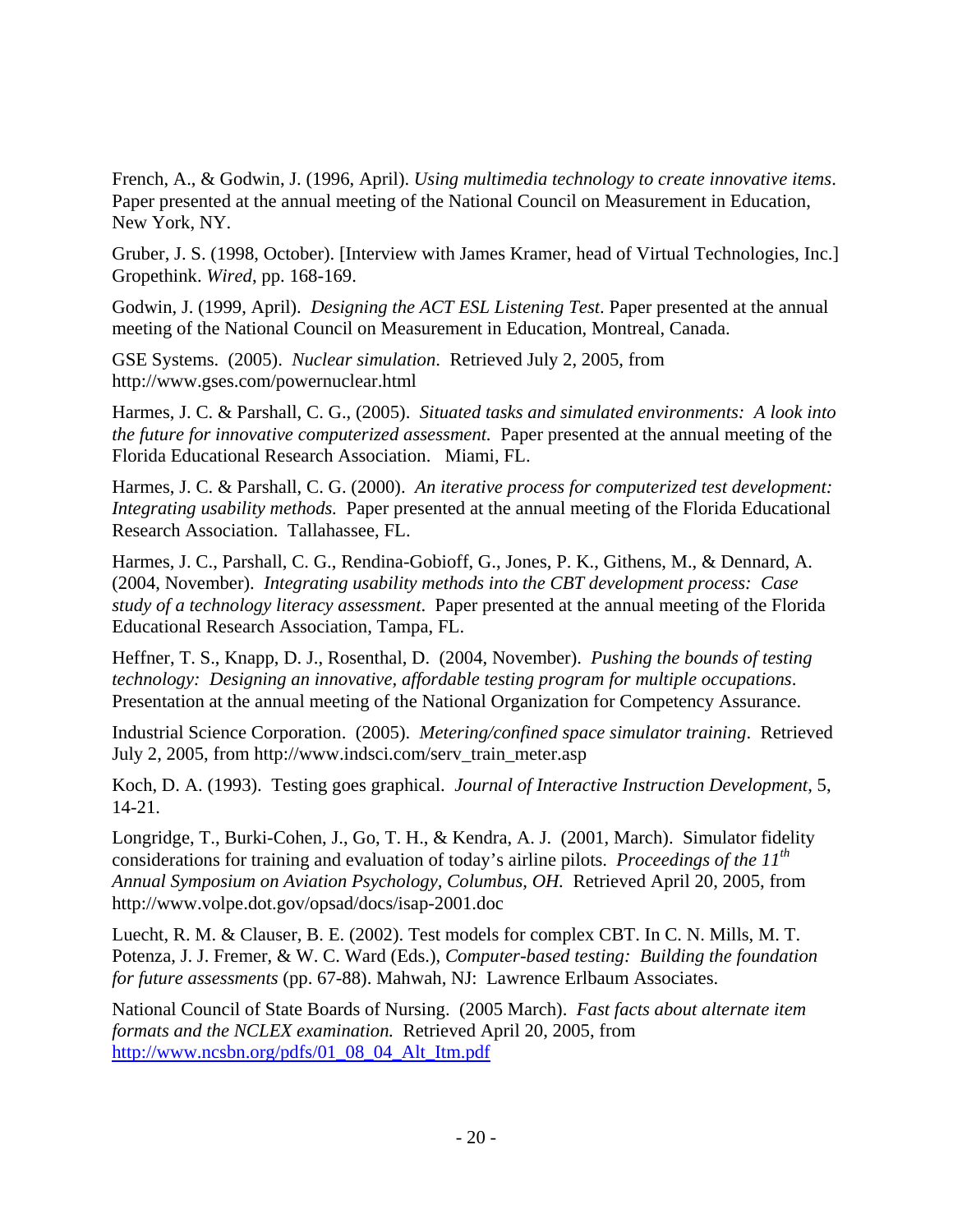Martinez, M. E. (1991). A comparison of multiple choice and constructed figural response items. *Journal of Educational Measurement*, *28*, 131-145.

Martinez, M. E. (1993). Item formats and mental abilities in biology assessment. *Journal of Computers in Mathematics and Science Teaching*, *12,* 289-301.

National Board of Medical Examiners. (2004 Fall/Winter). Continuing developments in computer-based testing. *NBME Examiner*. Retrieved May 9, 2005, from http://www.nbme.org/Examiners/fallwinter2004/news2.asp

Olson-Buchanan, J. B., Drasgow, F., Moberg, P. J., Mead, A. D., Keenan, P.A., & Donovan, M.A. (1998). Interactive video assessment of conflict resolution skills. *Personnel Psychology*, 51, 1-24.

O'Neill, K., & Folk, V. (1996, April). *Innovative CBT item formats in a teacher licensing program*. Paper presented at the annual meeting of the National Council on Measurement in Education, New York, NY.

Parshall, C. G., & Balizet, S. (2001). Audio computer-based tests (CBTs): An initial framework for the use of sound in computerized tests. *Educational Measurement: Issues and Practice,20,*  5-15.

Parshall, C. G., Davey, T., & Pashley, P. (2000). Innovative item types for computerized testing. In W. J. van der Linden & C. A. W. Glas (Eds.), *Computerized adaptive testing: Theory and practice.* (pp.129-148). Norwell, MA: Kluwer Academic Publishers.

Parshall, C. G. & Harmes, J. C. (2005, February). *Tools for improving the CBT user-interface: Paper prototyping, expert review, and user testing.* Workshop presented at the annual meeting of the Association of Test Publishers, Scottsdale, AZ.

Parshall, C. G., Stewart, R, & Ritter, J. (1996, April). *Innovations: Sound, graphics, and alternative response modes.* Paper presented at the annual meeting of the National Council on Measurement in Education, New York.

Perlman, M., Berger, K., & Tyler, L. (1993). *An application of multimedia software to standardized testing in music.* (Research Rep. No. 93-36). Princeton, NJ: Educational Testing **Service** 

Shea, J. A., Norcini, J. J., Baranowski, R. A., Langdon, L. O., & Popp, R. L. (1992). A comparison of video and print formats in the assessment of skill in interpreting cardiovascular motion studies. *Evaluation and the Health Professions, 15,* 325-340.

Stone, B. (1998, March). Focus on technology: Are you talking to me? *Newsweek,* 85-86.

Taggart, W. R. (1995). Certifying pilots: Implications for medicine and for the future. In E. L. Mancall & P. G. Bashook (Eds.), *Assessing clinical reasoning: The oral examination and alternative methods* (pp. 175-182). Evanston, IL: American Board of Medical Specialties.